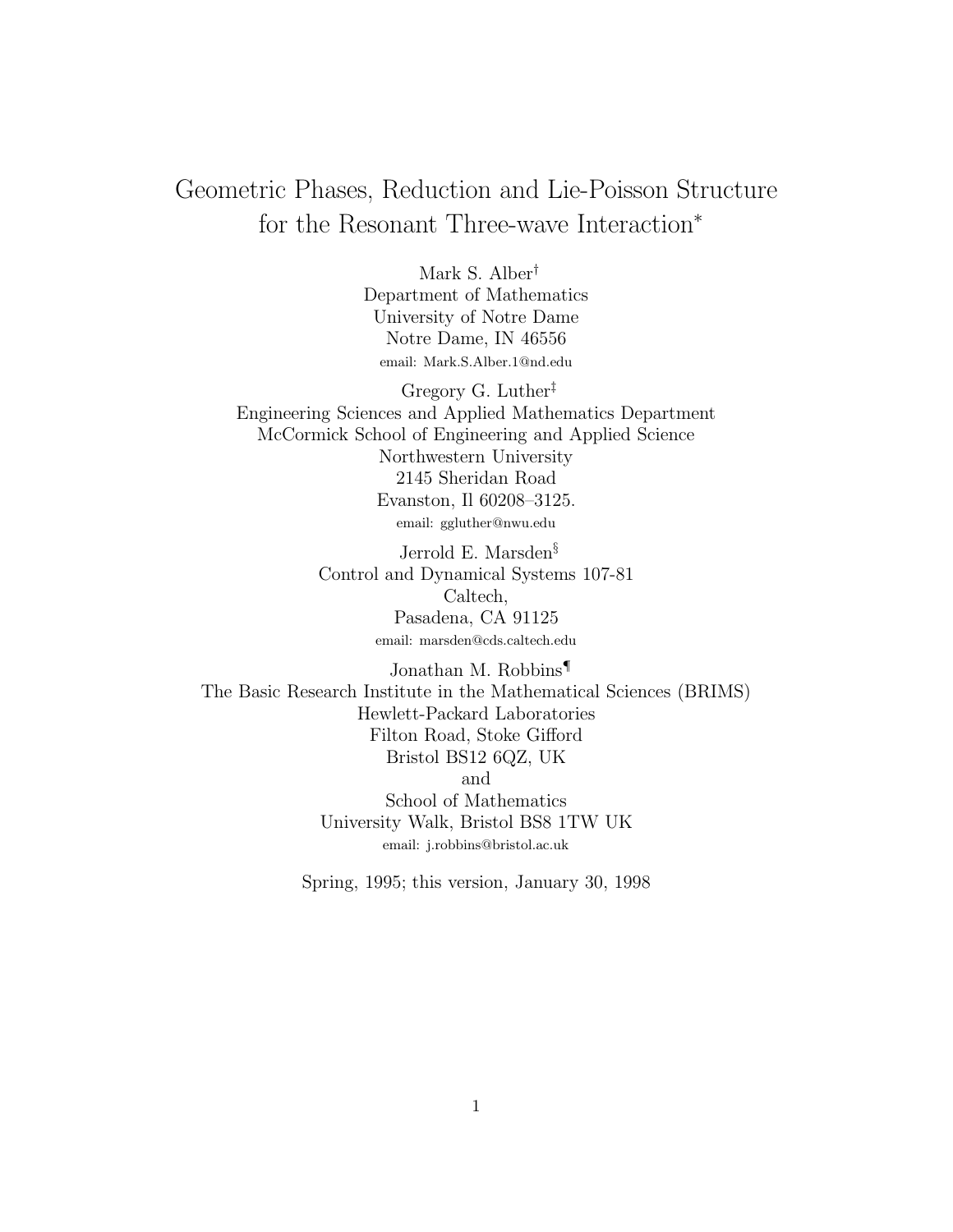#### **Abstract**

Hamiltonian Lie-Poisson structures of the three-wave equations associated with the Lie algebras  $\mathfrak{su}(3)$  and  $\mathfrak{su}(2,1)$  are derived and shown to be compatible. Poisson reduction is performed using the method of invariants and geometric phases associated with the reconstruction are calculated. These results can be applied to applications of nonlinear-waves in, for instance, nonlinear optics. Some of the general structures presented in the latter part of this paper are implicit in the literature; our purpose is to put the three-wave interaction in the modern setting of geometric mechanics and to explore some new things, such as explicit geometric phase formulas, as well as some old things, such as integrability, in this context.

# **Contents**

|                | 1 Introduction                                                            | 3             |
|----------------|---------------------------------------------------------------------------|---------------|
|                | 2 The Canonical Hamiltonian Structure.                                    | 5             |
|                | 3 Poisson Reduction                                                       | 7             |
|                | 4 Three-wave phase formulas<br>4.2 The case of second harmonic generation | 9<br>10<br>14 |
|                | 5 The Lie-Poisson Structure                                               | 17            |
|                | 6 Connections between the two Hamiltonian structures                      | 19            |
| $7\phantom{.}$ | Discussion                                                                | 23            |

<sup>∗</sup>Keywords: Geometric phase, integrable systems, Lax equation, Lie-Poisson, nonlinear waves, reduction, three wave interaction; PACS Numbers: 4.30.Nk, 3.40.Kf, 42.65.-k, 3.40.Gc, 52.35.Mw †Research partially supported by NSF grants DMS 9626672 and 9508711.

<sup>‡</sup>GGL gratefully acknowledges support from BRIMS, Hewlett-Packard Labs and from NSF DMS under grants 9626672 and 9508711.

<sup>§</sup>Research partially supported by the Department of Energy under Contract DE-FG0395- ER25251.

<sup>¶</sup>Research partially supported by NSF grant DMS 9508711, NATO grant CRG 950897 and by the Department of Mathematics and the Center for Applied Mathematics, University of Notre Dame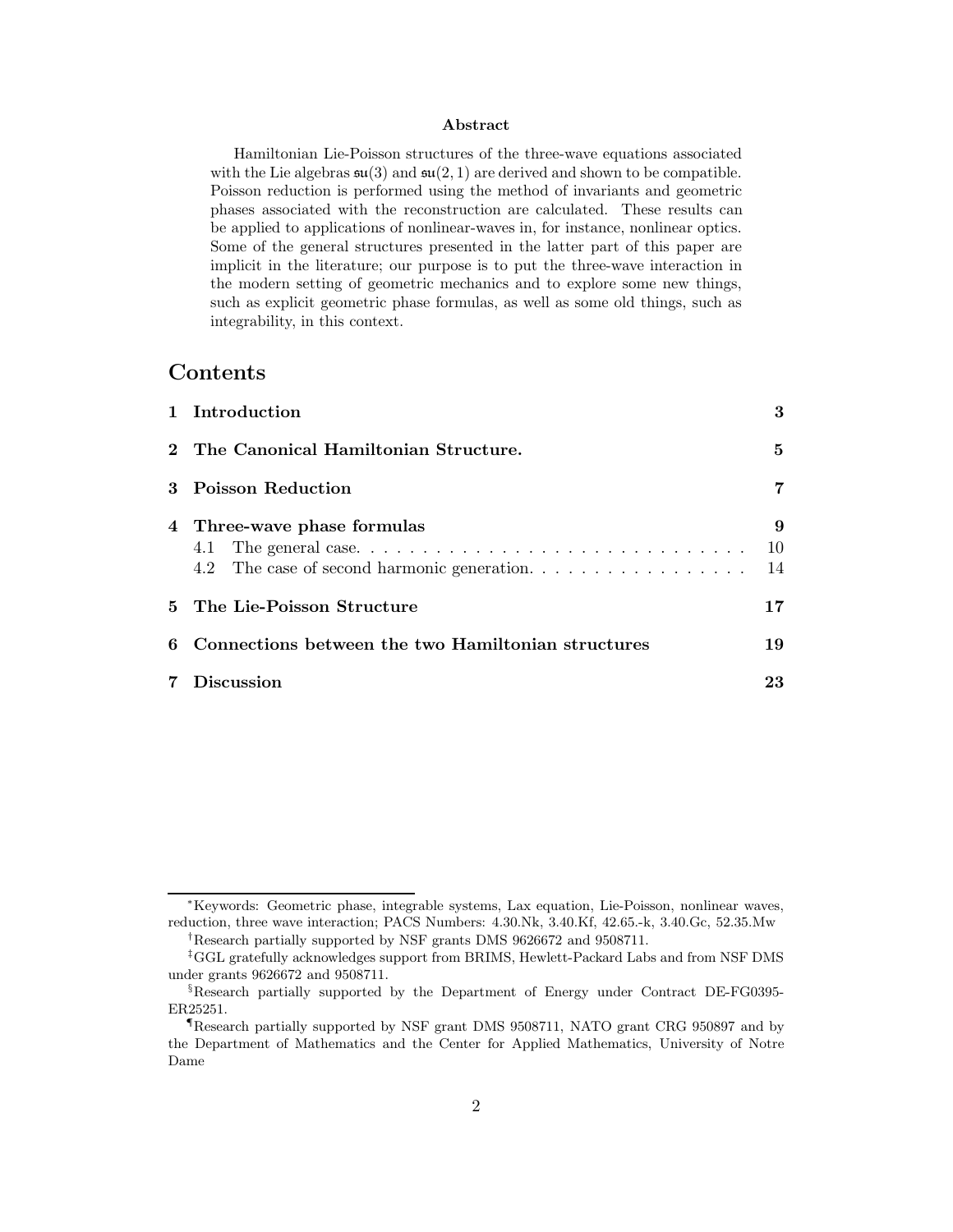# **1 Introduction**

Resonant wave interactions permit the exchange of wave action or energy among nonlinear modes in a variety of physical systems. For instance, the three-wave interaction occurs when the wave numbers and frequencies of three nonlinear waves satisfy either the matching conditions  $\mathbf{k}_1 = \mathbf{k}_2 - \mathbf{k}_3$ , and  $\omega_1 = \omega_2 - \omega_3$  for a decay process or the matching conditions  $\mathbf{k}_1 = -\mathbf{k}_2 - \mathbf{k}_3$ , and  $\omega_1 = -\omega_2 - \omega_3$  for an explosive process. The three-wave equations describe the resonant quadratic nonlinear interaction of three waves and are obtained as amplitude equations in an asymptotic reduction of primitive equations in optics, fluid dynamics and plasma physics.

The purely quadratic three-wave system of ordinary differential equations is

$$
\frac{dq_1}{dt} = i s_1 \gamma_1 q_2 \bar{q}_3 , \qquad (1.1)
$$

$$
\frac{dq_2}{dt} = is_2 \gamma_2 q_1 q_3 , \qquad (1.2)
$$

$$
\frac{dq_3}{dt} = i s_3 \gamma_3 \bar{q}_1 q_2 \tag{1.3}
$$

Here, the  $\gamma_i$  are nonzero real numbers such that  $\gamma_1 + \gamma_2 + \gamma_3 = 0$ . Each  $q_i \in \mathbb{C}$ , so these are systems of ordinary differential equations on  $\mathbb{C}^3$ . For a fixed choice of the  $\gamma_i$ , the choice of signs, determined by  $(s_1, s_2, s_3)$  distinguishes between three decay interactions which have bounded solutions in time and an explosive interaction which has solutions that blow up in finite time. Choosing  $\gamma_1, \gamma_3 > 0$  and  $\gamma_2 < 0$ , the decay systems are obtained by choosing  $(s_1, s_2, s_3)$  as  $(1, -1, 1)$ ,  $(1, -1, -1)$  or  $(-1, -1, 1)$ . The explosive system is obtained by choosing  $(-1, -1, -1)$ .

These systems are represented below as Lie-Poisson equations for the groups  $SU(3)$  and  $SU(2,1)$ .

**Decay Interaction.** One of these is obtained by choosing

$$
(s_1, s_2, s_3) = (1, -1, 1)
$$
 and  $(\gamma_1, \gamma_2, \gamma_3) = (1, -2, 1).$ 

After changing variables to  $Q_1 = \sqrt{2}q_1, Q_2 = q_2$  and  $Q_3 = \sqrt{2}q_3$ , (1.1) takes the standard form

$$
\frac{dQ_1}{dt} = iQ_2\bar{Q}_3 \t\t(1.4)
$$

$$
\frac{dQ_2}{dt} = iQ_1Q_3 \t\t(1.5)
$$

$$
\frac{dQ_3}{dt} = iQ_1\bar{Q}_2 \t\t(1.6)
$$

and models the dynamics of three resonantly coupled positive-energy waves. All solutions in  $\mathbb{C}^3$  remain uniformly bounded.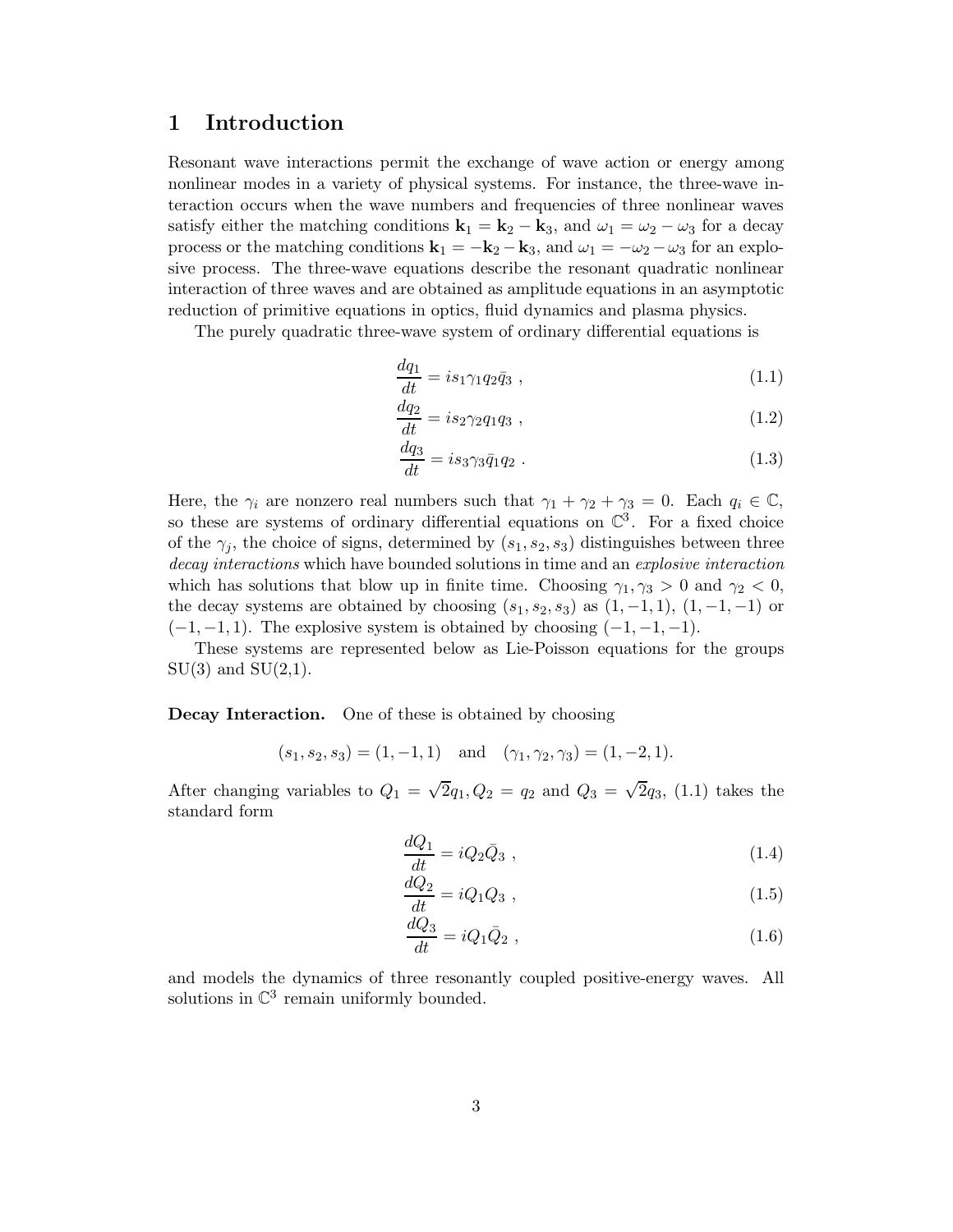**Explosive Interaction.** This is obtained by choosing

$$
(s_1, s_2, s_3) = (-1, -1, -1)
$$
 and  $(\gamma_1, \gamma_2, \gamma_3) = (1, -2, 1).$ 

After changing variables to  $Q_1 = \sqrt{2}\bar{q}_1$ ,  $Q_2 = q_2$  and  $Q_3 = \sqrt{2}\bar{q}_3$ , this system takes the standard form

$$
\frac{dQ_1}{dt} = i\bar{Q}_2\bar{Q}_3 \t\t(1.7)
$$

$$
\frac{dQ_2}{dt} = i\bar{Q}_1\bar{Q}_3 \tag{1.8}
$$

$$
\frac{dQ_3}{dt} = i\bar{Q}_1\bar{Q}_2 \t\t(1.9)
$$

and models the dynamics of three resonantly coupled waves with indefinite sign for each conserved quantity. Solutions in  $\mathbb{C}^3$  can blow up in finite time. (see Zakharov and Manakov [1] or Ablowitz and Segur [2]).

Basic wave interactions of this kind are fundamental in the understanding and analysis of a variety of phenomena including patterns, symmetry induced instabilities, the Benjamin-Feir instability and many others. The three-wave equations are closely related to the equations governing coupled harmonic oscillators, tops, the rigid body and even to the traveling wave solutions of the Maxwell-Bloch equations [3] governing the interaction of light with a two-level atom. This is understood by realizing that the three-wave equations are the complex equations for a resonant three degree of freedom Hamiltonian system. They contain the Euler equations (see for instance Guckenheimer and Mahalov  $[4]$ ) associated with  $SO(3)$  as a real subspace of SU(3). The Maxwell-Bloch equations are also contained in the three-wave equations (see David and Holm [5] for details). Some general references to literature on the integrable three-wave equations is found in Whitham [6] Ablowitz and Haberman [7], Kaup [8, 9, 10], Zakharov and Manakov [11], Ablowitz and Segur [2], Newell [12], and Ablowitz and Clarkson [13].

The integrable Hamiltonian structure of the three-wave equations is of course well known; we explore it from a somewhat novel point of view in what follows. As we will show, these equations possess a Lie-Poisson structure in addition to the canonical Hamiltonian structure. One of the three-wave decay systems is Lie-Poisson for the Lie algebra  $\mathfrak{su}(3)$ . Two of the decay systems and the explosive threewave system are Lie-Poisson for  $\mathfrak{su}(2,1)$ . Using the method of translation of the argument, two compatible Hamiltonian structures are obtained. One is the canonical Hamiltonian structure embedded in  $\mathfrak{su}(3)$  or  $\mathfrak{su}(2,1)$ ; it has a cubic Hamiltonian. The other is non-canonical having a standard left invariant Lie-Poisson bracket; it has a quadratic Hamiltonian. These two Poisson brackets lead to a recursion relation that is expressed in terms of Lie brackets. This recursion relation is the same one that is found using the Lax pair approach.

Solutions for the integrable three-wave equations and other similar systems are well known. In our approach below, they are reduced and integrated using a pair of  $S<sup>1</sup>$  actions, the canonical Hamiltonian structure and the technique of invariants. In solving the reconstruction problem, phase formulas analogous to those obtained for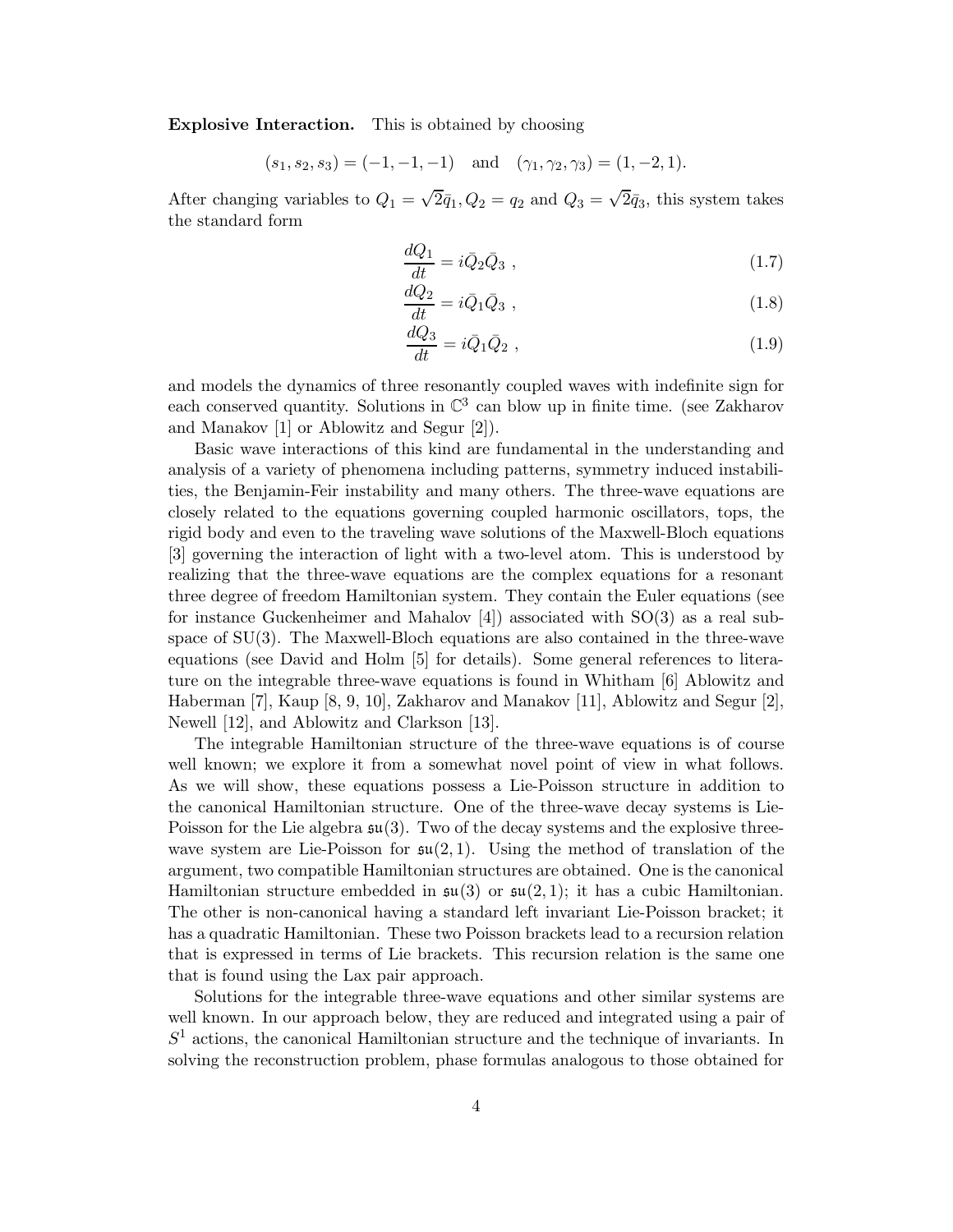the rigid body [14] are obtained. These formulas give the value of the phase shifts that accompany the periodic exchange of wave action in resonant wave systems (see for instance [15, 16, 17, 18, 19]).

Though the main development is restricted to the three-wave system, we remark that as in the case of the *n*-component Euler equations [20], all of the basic results described below generalize to *n*-wave systems (see Kummer [21] for a treatment of reduction for the n-degree of freedom Hamiltonian with resonances). The structure of the *n*-wave interaction is related to the family of Lie algebras in  $\mathfrak{su}(n)$  or  $\mathfrak{su}(p,q)$ .

The general picture developed here is useful for many other purposes, including polarization control (building on work of Holm, David and Tratnik [22]) and perturbations of Hamiltonian normal forms (see work of Knobloch, Mahalov and Marsden [23], Kirk, Marsden and Silber [24], and Haller and Wiggins [25]). They have also been used to analyze quasi-phase-matched second harmonic generation [26] in nonlinear optics where the transfer of energy or wave action among the waves is controlled by modulating the quadratic nonlinearity.

# **2 The Canonical Hamiltonian Structure.**

A  $\gamma_i$ -weighted canonical Poisson bracket on  $\mathbb{C}^3$  is used. This bracket has the real and imaginary parts of each complex dynamical variable  $q_i$  as conjugate variables. The Hamiltonian for the three-wave equations is cubic in this setting.

**The Canonical Symplectic and Poisson Structure.** Writing  $q_k = x_k + iy_k$ and treating  $x_k$  and  $y_k$  as conjugate variables, the (scaled) canonical Poisson bracket is given by

$$
\{F, G\} = \sum_{k=1}^{3} s_k \gamma_k \left( \frac{\partial F}{\partial x_k} \frac{\partial G}{\partial y_k} - \frac{\partial G}{\partial x_k} \frac{\partial F}{\partial y_k} \right) . \tag{2.1}
$$

In standard matrix notation this is

$$
\{F, K\} = (\nabla F) \mathbb{J} (\nabla K) , \qquad (2.2)
$$

where the gradients are standard gradients in  $\mathbb{R}^6$  (with the variables ordered as  $(x_1, x_2, x_3, y_1, y_2, y_3)$  and where

$$
\mathbb{J} = \left( \begin{array}{cc} 0 & \Gamma \\ -\Gamma & 0 \end{array} \right) \tag{2.3}
$$

and  $\Gamma$  is the 3 × 3 matrix with  $s_k \gamma_k$  on the diagonal and zeros elsewhere.

This bracket may be written in complex notation as

$$
\{F, G\} = -2i \sum_{k=1}^{3} s_k \gamma_k \left( \frac{\partial F}{\partial q^k} \frac{\partial G}{\partial \bar{q}_k} - \frac{\partial G}{\partial q^k} \frac{\partial F}{\partial \bar{q}_k} \right) . \tag{2.4}
$$

The corresponding symplectic structure is written as follows:

$$
\omega((z_1, z_2, z_3), (w_1, w_2, w_3)) = -\sum_{k=1}^3 \frac{1}{s_k \gamma_k} \text{Im}(z_k \bar{w}_k) . \tag{2.5}
$$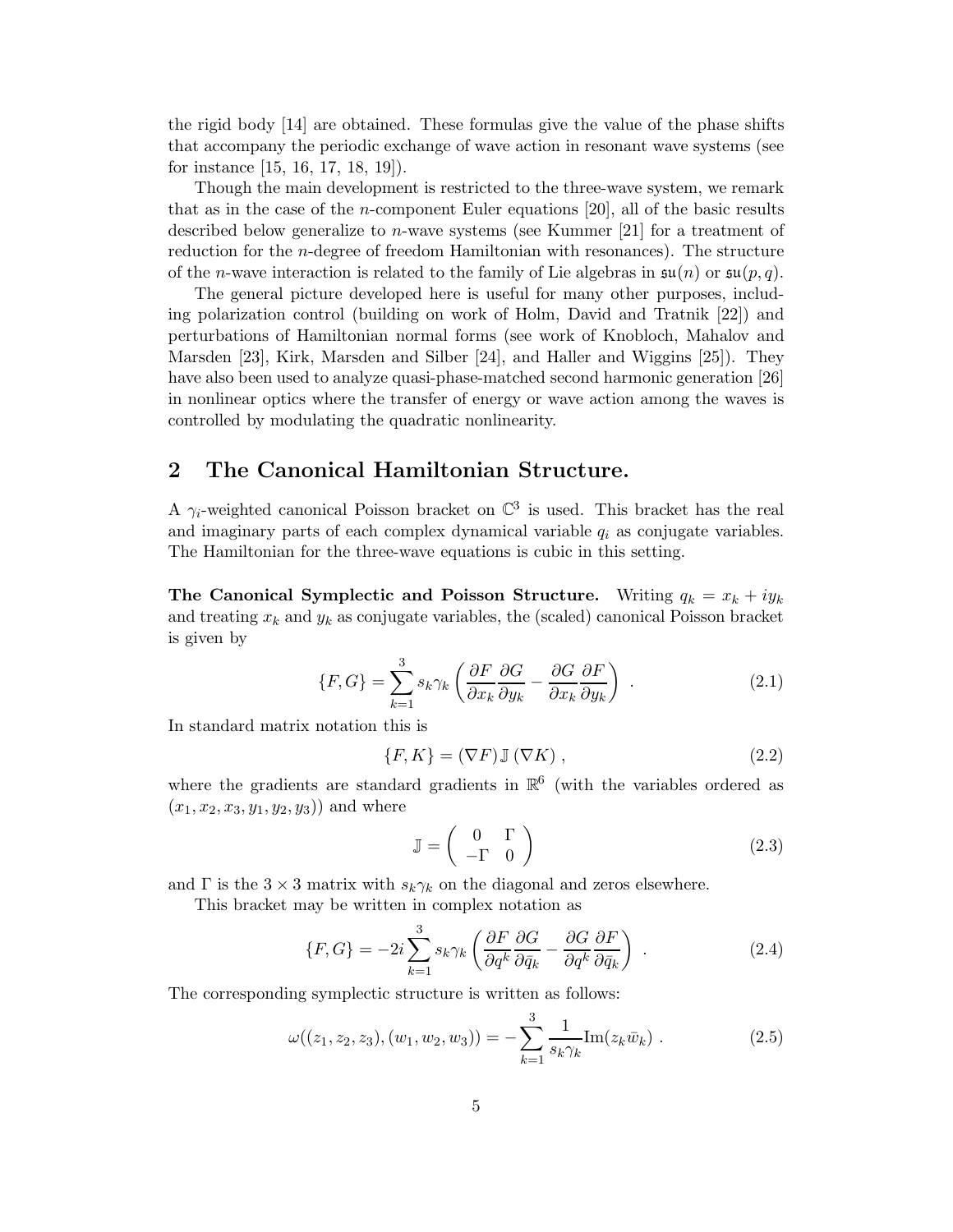**The Hamiltonian.** The Hamiltonian for the three-wave interaction is

$$
H_3 = -\frac{1}{2} \left( \bar{q}_1 q_2 \bar{q}_3 + q_1 \bar{q}_2 q_3 \right) \tag{2.6}
$$

Hamilton's equations are

$$
\frac{dq_k}{dt} = \{q_k, H\},\tag{2.7}
$$

and it is straightforward to check that Hamilton's equations are given in complex notation by

$$
\frac{dq_k}{dt} = -2is_k\gamma_k \frac{\partial H}{\partial \bar{q}_k} \tag{2.8}
$$

One checks that Hamilton's equations with  $H = H_3$  coincide with (1.1).

Therefore, the following standard result holds.

**Proposition 2.1** With the preceding Hamiltonian  $H_3$  and the symplectic or equivalently the Poisson structure given above, Hamilton's equations are given by the three-wave equations (1.1).

**Integrals of Motion.** In addition to  $H_3$  itself, one identifies the following constants of motion,

$$
K_1 = \frac{1}{2} \left( \frac{|q_1|^2}{s_1 \gamma_1} + \frac{|q_2|^2}{s_2 \gamma_2} \right) , \qquad (2.9)
$$

$$
K_2 = \frac{1}{2} \left( \frac{|q_2|^2}{s_2 \gamma_2} + \frac{|q_3|^2}{s_3 \gamma_3} \right) , \qquad (2.10)
$$

$$
K_3 = \frac{1}{2} \left( \frac{|q_1|^2}{s_1 \gamma_1} - \frac{|q_3|^2}{s_3 \gamma_3} \right) \tag{2.11}
$$

These are often referred to as the *Manley-Rowe relations*. The Hamiltonian with any two of the  $K_j$  are checked to be a complete and independent set of conserved quantities in involution (the  $K_j$  clearly give only two independent invariants since  $K_1 - K_2 = K_3$ ). In the sense of Liouville-Arnold this system is therefore integrable.

To integrate the three-wave equations one typically makes use of the Hamiltonian,  $H_3$ , plus two of the integrals,  $K_j$ , to reduce the system to quadratures. This procedure is usually carried out using the transformation  $q_j = \sqrt{\rho_j} \exp i \phi_j$ . Below a different approach is described. It appears to be less cumbersome, and it provides considerable geometric insight.

First observe that the following proposition holds.

**Proposition 2.2** The vector function  $(K_1, K_2, K_3)$  is the momentum map for the following symplectic action of  $T^3 = S^1 \times S^1 \times S^1$ :

$$
(q_1, q_2, q_3) \mapsto (q_1 \exp(-i\gamma), q_2 \exp(-i\gamma), q_3) , \qquad (2.12)
$$

- $(q_1, q_2, q_3) \mapsto (q_1, q_2 \exp(-i\gamma), q_3 \exp(-i\gamma))$ , (2.13)
- $(q_1, q_2, q_3) \mapsto (q_1 \exp(-i\gamma), q_2, q_3 \exp(i\gamma))$  . (2.14)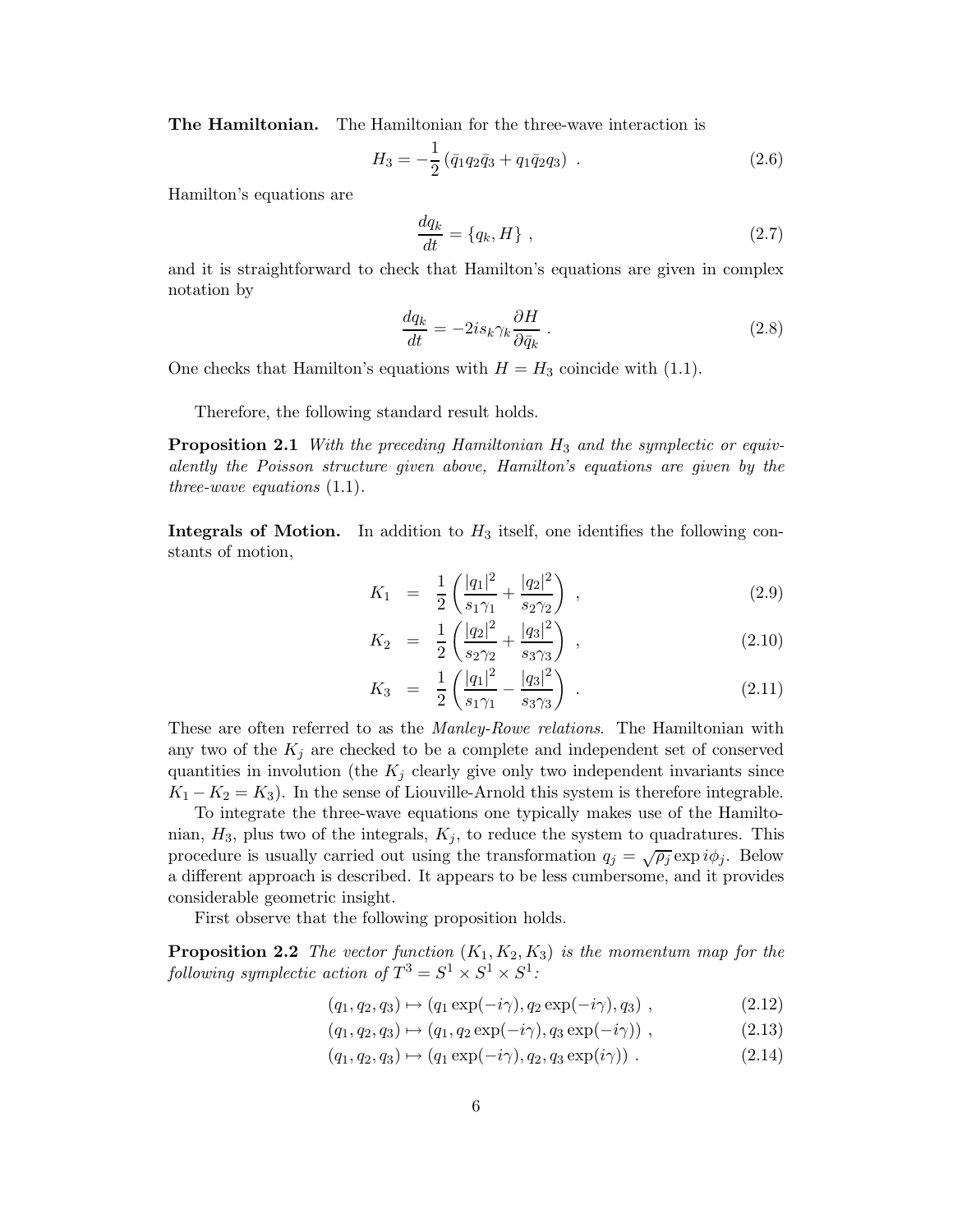Any combination of two of these actions is generated by the third reflecting the fact that the  $K_i$  are linearly dependent. Another way of saying this is that the group action by  $T^3$  is really captured by the action of  $T^2$ .

## **3 Poisson Reduction**

In this section symplectic and Poisson reduction are performed on the three-wave Hamiltonian system using the  $S^1$  symmetries associated with the momentum maps  $K_k$ . In terms of Poisson reduction, the process is to replace  $\mathbb{C}^3 \to \mathbb{C}^3 / T^2$ . The symplectic leaves in this reduction are obtained using the method of invariants.

**Invariant coordinates for three-wave reduction.** Invariants for the  $T^2$  action are:

$$
X + iY = q_1 \bar{q}_2 q_3 , \t\t(3.1)
$$

$$
Z_1 = |q_1|^2 - |q_2|^2, \qquad (3.2)
$$

$$
Z_2 = |q_2|^2 - |q_3|^2. \tag{3.3}
$$

These quantities provide coordinates for the four-dimensional orbit space  $\mathbb{C}^3/T^2$ . The coordinates,  $X, Y, Z_1$  and  $Z_2$  are Hopf-like variables (see, e.g., [27]) and they generalize the well known Stokes parameters (see, e.g., [28]) to resonant interactions for systems with more than two complex components.

**Reduced three-wave surfaces.** The following identity holds for these invariants and the conserved quantities:

$$
X^{2} + Y^{2} = \kappa_{4}(2s_{2}\gamma_{2}K_{1} + Z_{1})(2s_{3}\gamma_{3}K_{2} + Z_{2})(2s_{2}\gamma_{2}K_{2} - Z_{2}), \qquad (3.4)
$$

where  $\kappa_4 = (s_1 \gamma_1 s_2 \gamma_2 s_3 \gamma_3)/(s_1 \gamma_1 + s_2 \gamma_2)(s_2 \gamma_2 + s_3 \gamma_3)^2$ . Trajectories in these reduced coordinates lie on the set defined by this relation. Using the conservation laws  $K_k$ and the definitions of  $Z_1$  and  $Z_2$ , a second relation between  $K_1, K_2$  and  $Z_1, Z_2$  is identified and either of the coordinates  $Z_j$  is removed reducing the number of real dimensions to three. In  $\mathbb{R}^3$  the reduced trajectories lie on the invariant set:

$$
X^{2} + Y^{2} = \kappa_{3}(\delta - Z_{2})(2s_{3}\gamma_{3}K_{2} + Z_{2})(2s_{2}\gamma_{2}K_{2} - Z_{2}), \qquad (3.5)
$$

where  $\kappa_3 = (s_1 \gamma_1 s_2 \gamma_2 s_3 \gamma_3)/(s_2 \gamma_2 + s_3 \gamma_3)^3$  and  $\delta = 2s_2 \gamma_2 K_1 + 2s_3 \gamma_3 (K_1 - K_2)$ . This relation defines a two dimensional (perhaps singular) surface in  $(X, Y, Z_2)$  space, with  $Z_1$  determined by the values of these invariants and the conserved quantities (so it may also be thought of as a surface in  $(X, Y, Z_1, Z_2)$  as well). The relations between the invariants and the conserved quantities may imply inequalities for, say,  $Z_2$ ; these may imply that the corresponding surface is compact. A sample of one of these surfaces is plotted in Fig. 3.1. These surfaces will be called the three-wave surfaces below.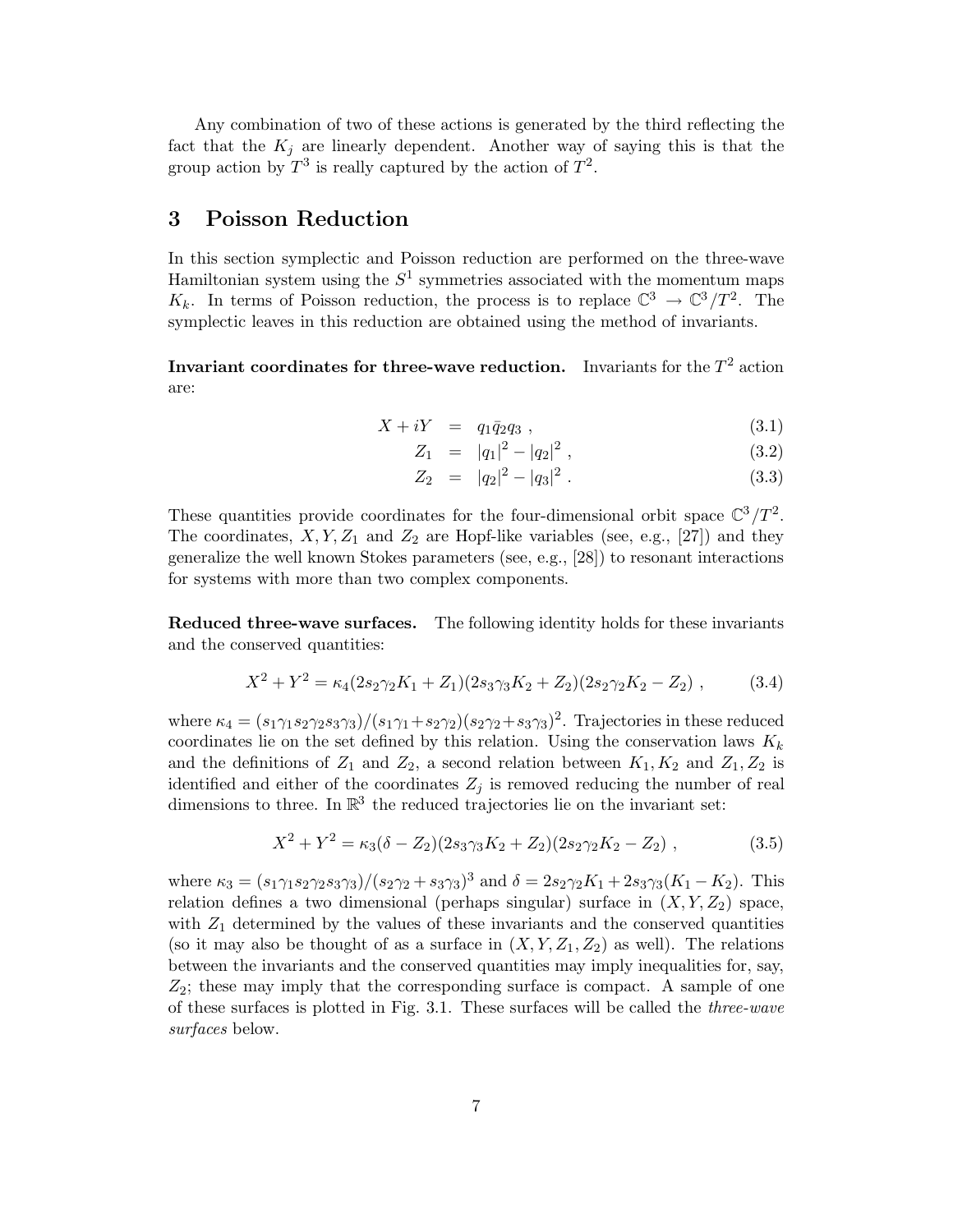

Figure 3.1: A three-wave surface is drawn in  $(X, Y, Z_2)$  coordinates for the decay interaction. Trajectories are also drawn showing the phase space of the reduced three-wave equations on the three-wave surface when  $(s_1, s_2, s_3) = (1, 1, 1)$ ,  $(\gamma_1, \gamma_2, \gamma_3) = (1, 1, -2), \text{ and } (K_1, K_2) = (1, -1/2).$ 

**Reduced three-wave equations.** Any trajectory of the original equations defines a curve on each three-wave surface, in which the  $K_j$  are set to constants. These three-wave surfaces are the symplectic leaves in the four-dimensional Poisson space having coordinates  $(X, Y, Z_1, Z_2)$ .

The original equations define a dynamical system in the Poisson reduced space and on the symplectic leaves as well. Using these new coordinates the Poisson bracket and the Hamiltonian are reduced directly. The reduced Hamiltonian is

$$
H_r = -X \t\t(3.6)
$$

With the reduced Poisson brackets in  $(X, Y, Z_2)$ ,  $H_r$  produces the reduced equations of motion

$$
\frac{dX}{dt} = 0, \t\t(3.7)
$$

$$
\frac{dY}{dt} = \frac{\partial \phi}{\partial Z_2},\tag{3.8}
$$

$$
\frac{dZ_2}{dt} = -2(s_2\gamma_2 + s_3\gamma_3)Y , \qquad (3.9)
$$

where the dynamical invariant  $\phi$  is defined by

$$
\phi = (s_2 \gamma_2 + s_3 \gamma_3) \left[ (X^2 + Y^2) - \kappa_3 (\delta - Z_2)(2s_3 \gamma_3 K_2 + Z_2)(2s_2 \gamma_2 K_2 - Z_2) \right].
$$
\n(3.10)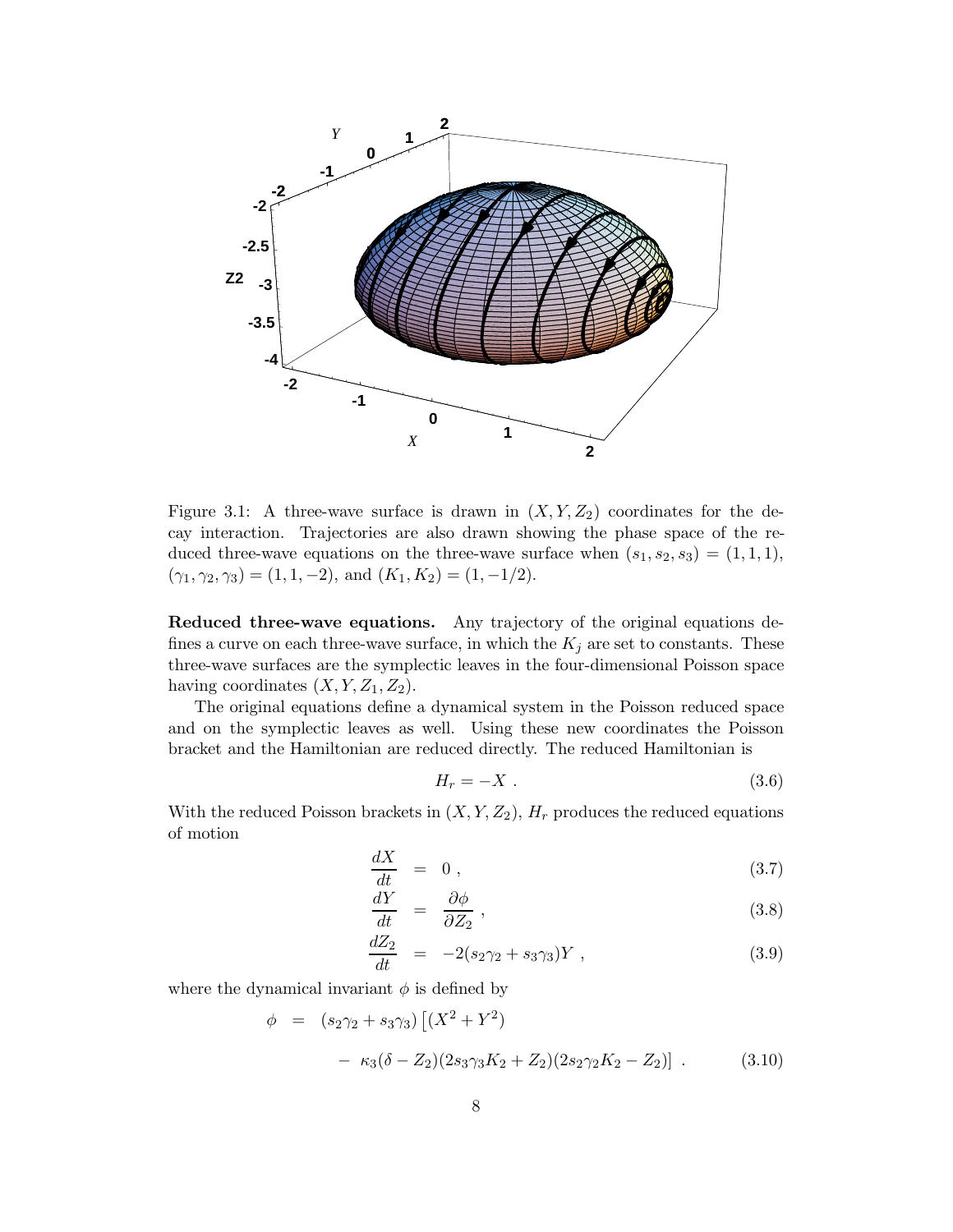Following Kummer [29, 21], the reduced equations may be written as  $\dot{F} = \{F, H_r\}$ for the Poisson bracket

$$
\{F, G\} = \nabla \phi \cdot (\nabla F \times \nabla G) \tag{3.11}
$$

The trajectories on the reduced surfaces are also obtained by slicing the surface with the planes  $H_r = \text{Constant}$ . The Poisson structure on  $\mathbb{C}^3$  drops to a Poisson structure on  $(X, Y, Z_1, Z_2)$ -space and this in turn induces the Poisson structure above. Correspondingly, the symplectic structure drops to one on each three-wave surface – this is an example of the general procedure of symplectic reduction (MMW reduction [30]). Notice however, that the three-wave surfaces may have singularities – this is because the group action is not free; this is one aspect of singular reduction. For the three-wave system a singular point appears on the three-wave surface when  $|q_1|^2/(s_1\gamma_1) = |q_3|^2/(s_3\gamma_3)$  or equivalently  $K_1 = K_2$  and  $K_3 = 0$ . The geometry shows that that a homoclinic orbit passes through such a singular point–these are cut out by the plane  $H_r = 0$  when  $H_r = -X$ .

# **4 Three-wave phase formulas**

The reduced dynamics determines the evolution of the wave intensities. Once it has been solved, the full dynamics of the three-wave system, including the wave phases, may be reconstructed.

In this section we consider the decay interaction, and, for definiteness, the particular case  $(s_1, s_2, s_3) = (1, -1, 1)$ , epitomized by  $(1.4)-(1.6)$  (analysis of the other decay interactions is quite similar). In this case the reduced dynamics is typically periodic (the exceptions are fixed points, homoclinic orbits and heteroclinic orbits), but the full dynamics is not. Thus, after a period  $T$  of the reduced dynamics, the wave intensities return to themselves while the phases are shifted.

The initial and final wave amplitudes are related by the phase symmetries  $(2.12)$  $(2.13)$  (as remarked in Section 2, the third phase symmetry  $(2.14)$  is generated by the first two), so that

$$
q_1(T) = \exp(-i\Delta\phi_1)q_1(0) , \qquad (4.1)
$$

$$
q_2(T) = \exp(-i\Delta\phi_1 - i\Delta\phi_2)q_2(0) , \qquad (4.2)
$$

$$
q_3(T) = \exp(-i\Delta\phi_2)q_3(0) \tag{4.3}
$$

There are two methods for calculating the total phase shifts  $\Delta\phi_1$  and  $\Delta\phi_2$ . The first, the traditional method, involves integrating the system by means of actionangle variables. One finds a canonical transformation from the wave amplitudes  $q_i$  to new canonical coordinates, in which two of the generalized momenta are the constants of motion  $K_1$  and  $K_2$ ; their conjugate angles,  $\phi_1$  and  $\phi_2$ , are then ignorable coordinates. Once the reduced dynamics is known, the total phase shifts  $\Delta\phi_1$  and  $\Delta\phi_2$  may be computed by integrating Hamilton's equations

$$
\dot{\phi}_j = \frac{\partial H}{\partial K_j} \,,\tag{4.4}
$$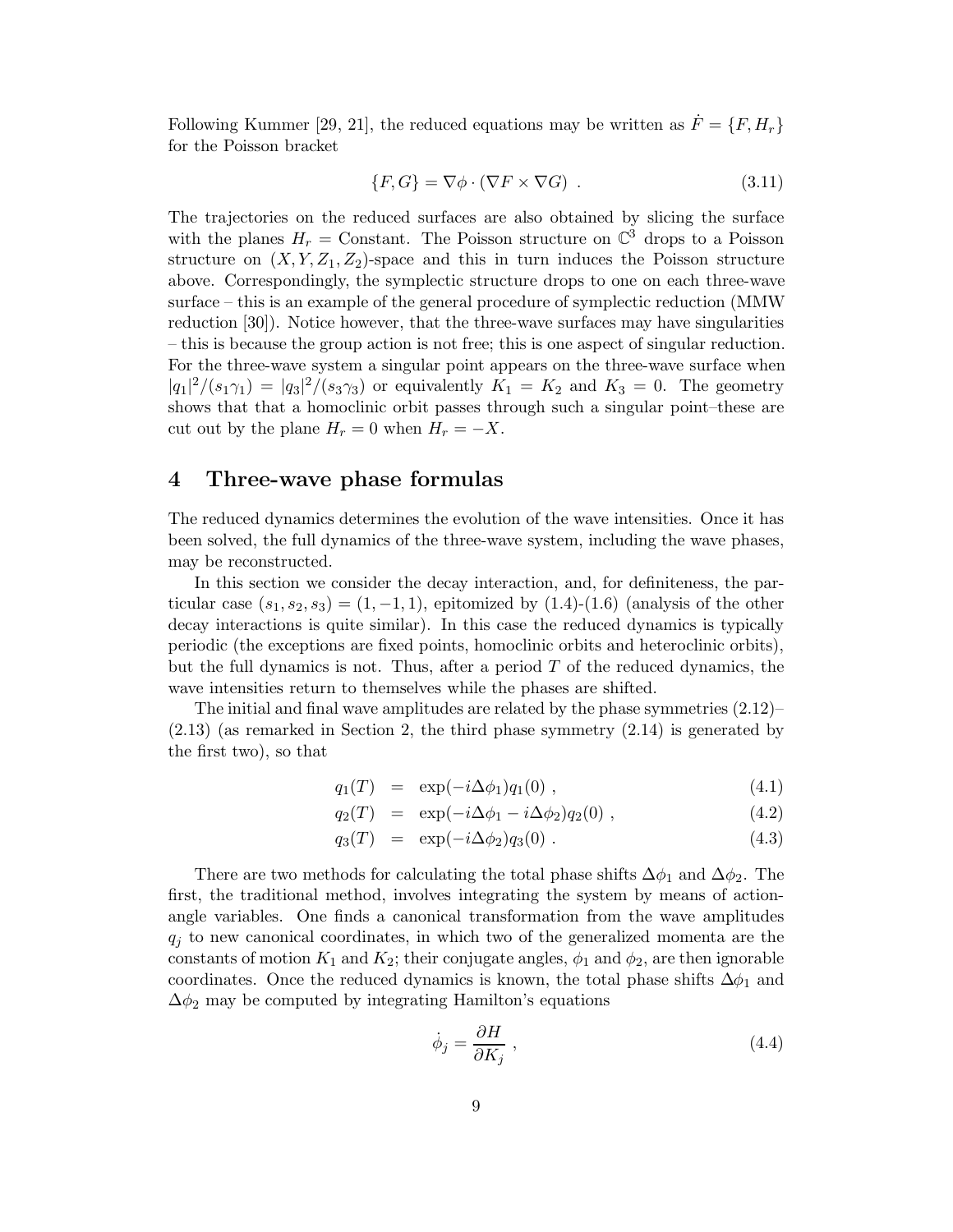in which the Hamiltonian is expressed in terms of action-angle variables, over the reduced period T.

While straightforward in principle, in execution the traditional method is rather involved. In contrast, the alternate method of geometric phases (Marsden, Montgomery and Ratiu [31], Marsden [32], Shapere and Wilczek [33]), while requiring some additional theoretical machinery, leads in many cases to simpler calculations, as well as a suggestive geometric description of the phase shifts. Its application to the three-wave system, which may be viewed as a generalization of Montgomery's [14] analysis of rigid body rotation, is described in (Alber *et al.* [19]); here we give a brief account of the method and a summary of the results. For discussions of the well known geometric phases which appear in polarization optics (eg, Pancharatnam's phase), the reader is referred to (Shapere and Wilczek [33]) and (Bhandari [34]).

#### **4.1 The general case.**

The requisite additional theory is that of connections on principal bundles. For a discussion in the context of geometric phases and reduction, see (Marsden [32]) and the references therein. Here we shall proceed rather informally. A **principal bundle** W is a manifold composed from two smaller ones, a base manifold  $\bar{W}$  and a Lie group G. W is constructed by attaching a copy of  $G$  – a fiber – to each point of the base  $\overline{W}$  in a particular way. G acts on W by group translation in the fibers. The simplest case, a trivial principal bundle, is where  $W$  is just the Cartesian product  $W \times G$ . A general principal bundle cannot be so expressed. While it is always possible to partition it into regions  $U$  that are themselves cartesian products  $U \times G$  of neighborhoods U in the base with G, these regions may fit together in an interesting and nontrivial way, reflecting topological properties of the bundle.

Principal bundles typically arise in the following way. Suppose  $G$  acts smoothly on a manifold  $W$ . Then  $W$  is foliated into disjoint group orbits (ie, sets of points related to each other by group operations); the group orbits may be labelled by points in the quotient space  $\overline{W} = W/G$ . If G acts freely (ie,  $q \cdot w \neq w$  unless q is the identity), then each group orbit is a copy of (ie, is diffeomorphic to)  $G$ . The quotient space  $W$  is a manifold, and  $W$  may be regarded as a principal bundle with base  $W$ , whose fibers are the group orbits.

This is precisely the situation which obtains in the theory of reduction of Hamiltonian systems with symmetry (Marsden and Weinstein [30]). For the three-wave system, the symmetry group is  $T^2$ , with action on phase space  $\mathbb{C}^3$  given by  $(2.12)$ (2.13). Let  $W \subset \mathbb{C}^3$  denote the level set  $K_1 = k_1, K_2 = k_2$  of the momenta which generate the torus action. W is invariant under the  $T^2$ -action, so that the Hamiltonian vector fields

$$
\xi_1 = \frac{d}{d\gamma}\bigg|_0 (q_1 \exp(-i\gamma), q_2 \exp(-i\gamma), q_3) , \qquad (4.5)
$$

$$
\xi_2 = \frac{d}{d\gamma}\bigg|_0 (q_1, q_2 \exp(-i\gamma), q_3 \exp(-i\gamma)) \tag{4.6}
$$

generated by  $K_1$  and  $K_2$  are tangent to W. The  $T^2$ -action on W is free provided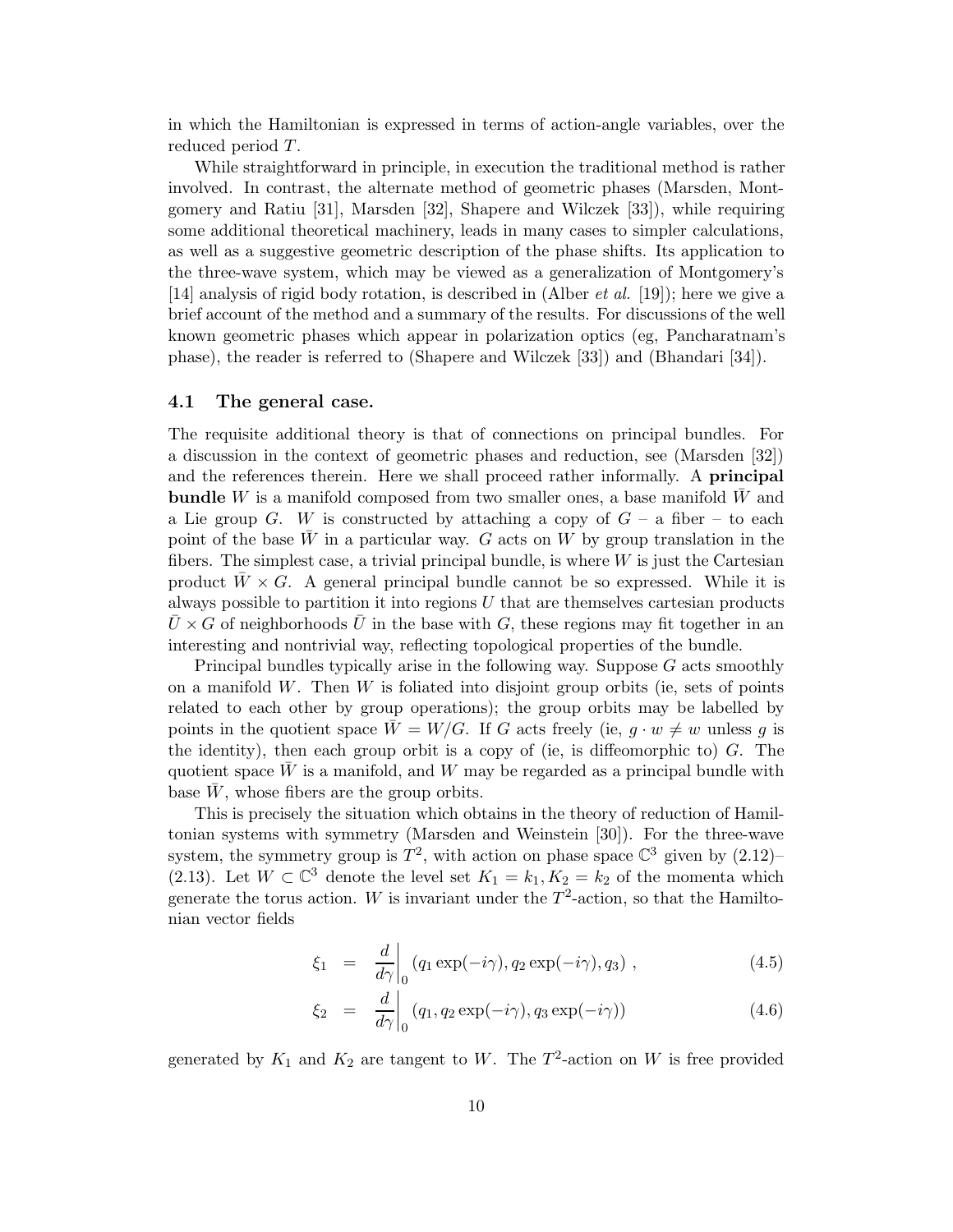$k_1$  and  $k_2$  are not critical values of the momentum map. The critical values are  $k_1 = 0, k_2 = 0,$  and  $k_1 = k_2$ , and their level sets require separate consideration (see Section 4.2 below).

Here we assume that  $k_1$  and  $k_2$  are positive and distinct, and, for definiteness, that  $k_1 > k_2$  (the alternative case  $k_2 > k_1$  is obtained just by exchanging indices). Then the torus action is indeed free, and W is a principal  $T^2$ -bundle. The base manifold  $\bar{W}$  is just the three-wave surface (3.5). We denote by  $p : W \to \bar{W}$  the canonical projection.

More concretely, what this means is that we can introduce new coordinates  $q_i = q_i(k_1, k_2, \phi_1, \phi_2, X, Y, Z_2)$  in terms of which the phase symmetries (2.12) and (2.13) are simply translations in the angles  $\phi_1$  and  $\phi_2$ , respectively.  $k_1$  and  $k_2$ determine the values of the momenta, while  $X, Y$  and  $Z_2$  are coordinates on the three-wave surface (and therefore are constrained by (3.5)). However, any such system of coordinates necessarily has singularities. For fixed  $k_1 > k_2$ , these are generically of Dirac-string type (ie, isolated points on the three-wave surface), and reflect the fact that  $W$  is a nontrivial bundle.

A *connection* on W is a pair of one-forms  $A_1$  and  $A_2$  satisfying the conditions

$$
L_{\xi_r} A_s = 0 , \qquad (4.7)
$$

$$
\xi_r \sqcup A_s = \delta_{rs} \tag{4.8}
$$

where  $L_X$  and  $X \perp$  respectively denote the Lie derivative and contraction with respect to  $X$ . A connection may be understood as a convention for resolving vectors in W into components parallel and transverse to the fibers. Explicitly, the vertical (along the fiber) component  $X_v$  of a vector X is given by  $(X \cup A_1)\xi_1 + (X \cup A_2)\xi_2$ ; the horizontal (transverse to the fiber) component  $X_h$  is given by  $X - X_v$ . The first condition (4.7) requires this decomposition to be invariant under the phase symmetries, while the second (4.8) requires that  $X_v = X$  if X is tangent to the fiber. These conditions do not determine the connection uniquely; the freedom lies in specifying which subspace of vectors is purely horizontal.

The exterior derivative of a connection, i.e. the pair of two-forms  $V_1 = dA_1$ and  $V_2 = dA_2$ , is the *curvature*. Together with the homotopy formula  $L_X =$  $X \perp d + d X \perp$ , Eqs. (4.7) and (4.8) imply that  $X \perp V_r = 0$  if X is vertical; this in turn implies that the curvature projects down to a pair of two-forms  $V_1$  and  $V_2$ (also called the curvature) on the three-wave surface  $\bar{W}$ , uniquely defined by the condition

$$
p^*\bar{V}_r = V_r \tag{4.9}
$$

A fundamental result states that the integral of the curvature is an integer multiple of  $2\pi$ , ie

$$
\oint_{\bar{W}} \bar{V}_1 = 2\pi c_1 , \qquad \oint_{\bar{W}} \bar{V}_2 = 2\pi c_2 . \qquad (4.10)
$$

The integers  $c_1$  and  $c_2$  are called the **Chern numbers** of the bundle. Nonzero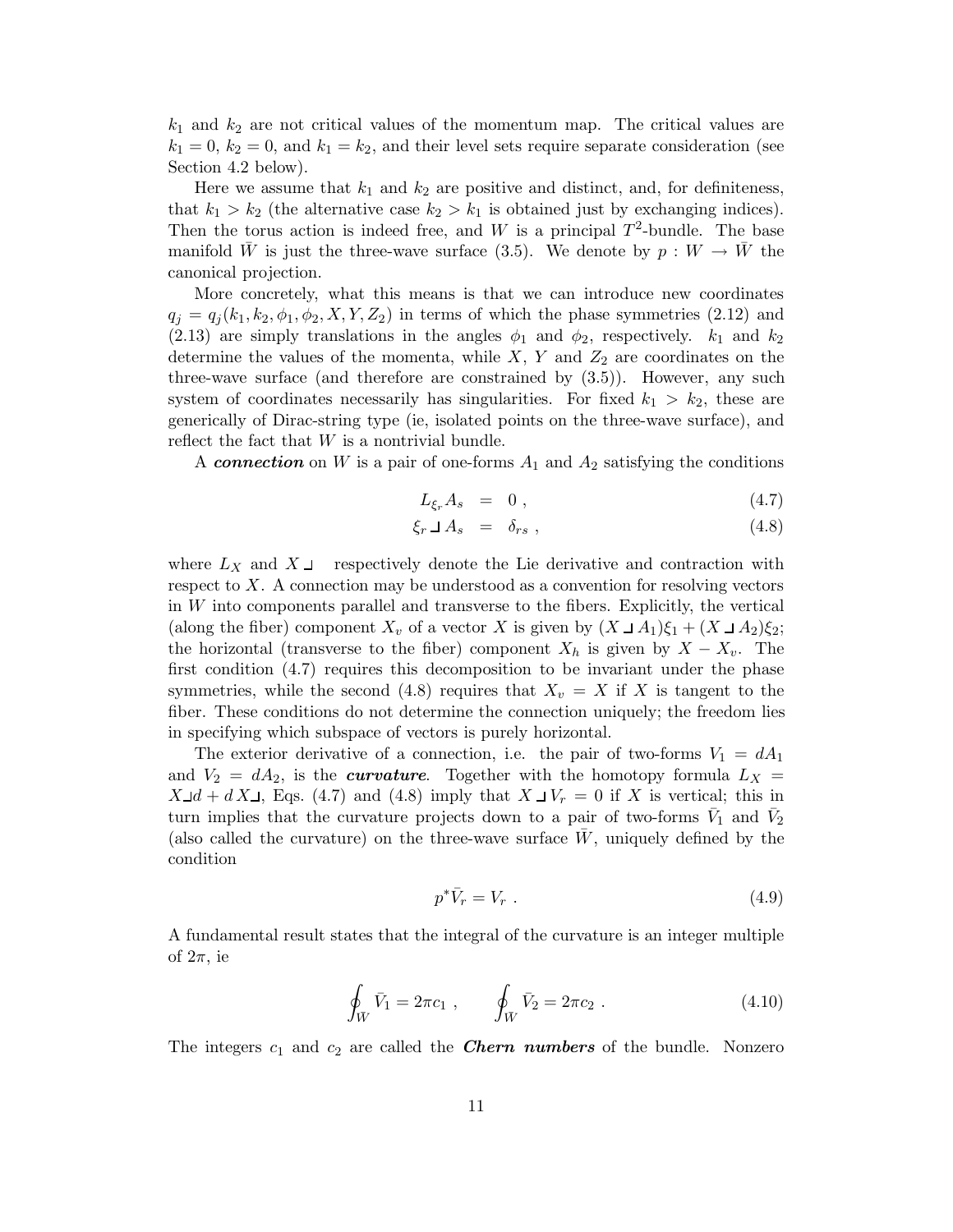Chern numbers imply the bundle is nontrivial. Explicit calculation gives

$$
c_1 = 0, c_2 = -1, \text{ for } k_1 > k_2 > 0,
$$
\n
$$
(4.11)
$$

$$
c_1 = -1, c_2 = 0, \quad \text{for } k_2 > k_1 > 0. \tag{4.12}
$$

The decomposition of the total phase shifts  $(4.1)-(4.3)$  into geometric and dynamical contributions is defined in terms of the connection, as follows. Over a period T of the reduced motion, a trajectory  $q_j(t)$  of the three-wave equations describes a path c' in W whose endpoints  $q_i (0)$  and  $q_i (T)$  lie in the same fiber. We connect the endpoints by a path  $c''$  in the fiber (precisely how won't matter) to obtain a closed curve  $c = c' + c''$ . See Fig 4.1.



Figure 4.1: The geometry used to reconstruct solutions in  $\mathbb{C}^3$  from periodic orbits on the three-wave surfaces is shown.

The integrals of the connection forms  $A_1$  and  $A_2$  along c'' yield, from (4.8), the phase shifts  $-\Delta\phi_1$  and  $-\Delta\phi_2$  (modulo  $2\pi$ ). Integrating the connection along the entire closed curve c, we obtain

$$
\Delta \phi_1 = \Delta \phi_1^d + \Delta \phi_1^g \,, \tag{4.13}
$$

$$
\Delta \phi_2 = \Delta \phi_2^d + \Delta \phi_2^g \,, \tag{4.14}
$$

where the dynamical phase  $\Delta \phi_r^d$  is given by the integral of  $A_r$  along the trajectory c', and the geometric phase  $\Delta \phi_r^g$  by minus the integral of  $A_r$  along the closed curve c.

Using Stokes' theorem, the geometric phases may be expressed as integrals -  $\int_S V_r dS$  of the curvature over a surface S in W bounded by c. With (4.9), this expression may be projected down to the three-wave surface to give  $\Delta \phi_r^g = -\int_{\bar{S}} \bar{V}_r d\bar{S}$ , where  $\overline{S}$  is a surface bounded by the periodic orbit of the reduced dynamics. Expressed in this way, it is evident that the geometric phases depend only on the curve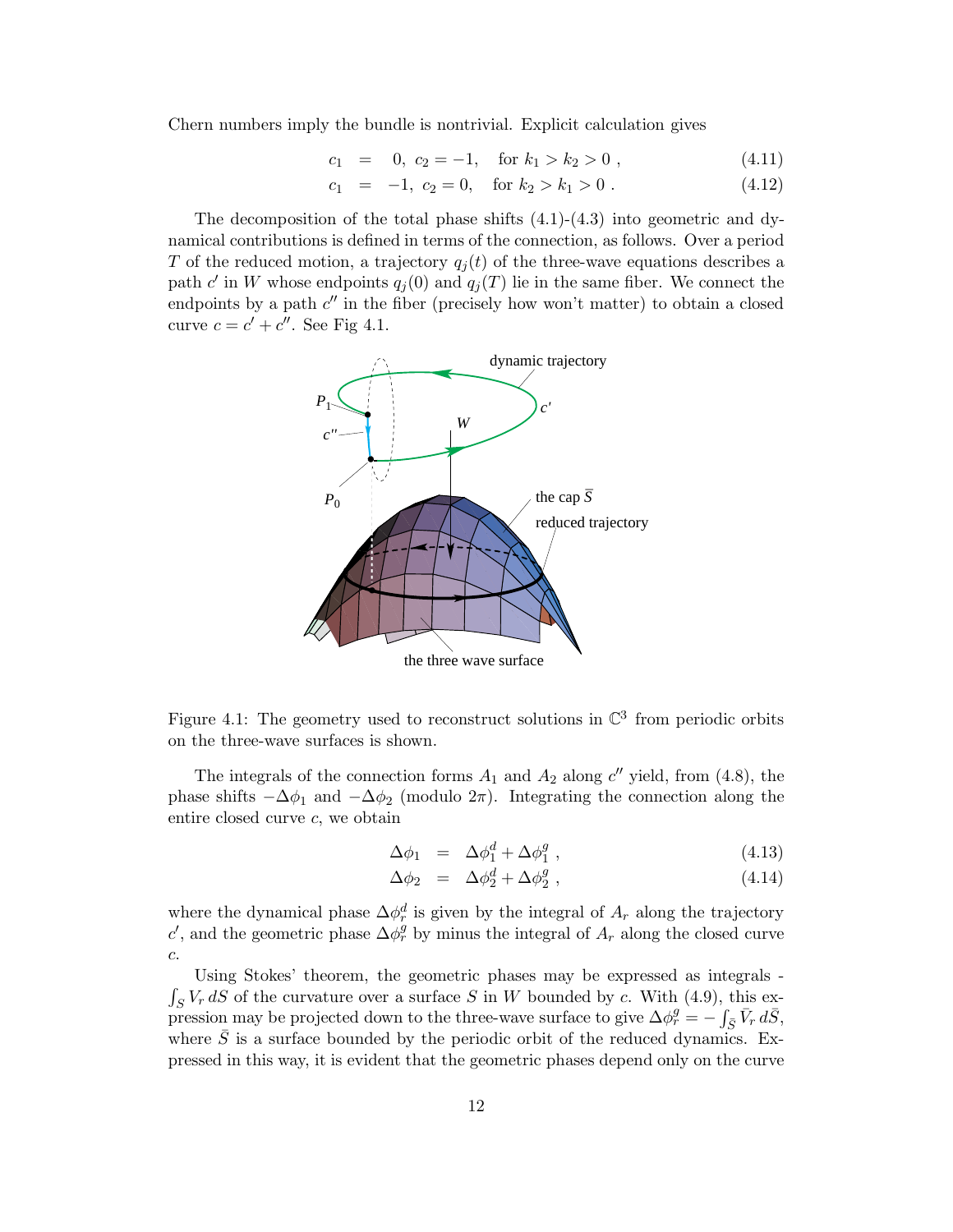described by the reduced orbit and not on the rate at which this curve is traversed - in contrast, the dynamical phases  $\Delta \Phi_r^d = \int_0^T \dot{q}_j(t) \, \Delta \Phi_r^d$  do depend on this rate. The geometric phases are the phase shifts (also called holonomy) accumulated along the horizontal lift  $\tilde{q}_i(t)$  of the reduced orbit. (The horizontal lift  $\tilde{q}_i(t)$  is a path in W projecting onto the reduced orbit whose velocity  $\tilde{q}_j$  is horizontal, so that local rate of phase change, as defined by the connection, is zero). In other words, phase is parallel transported along  $\tilde{q}_i(t)$ . A nonvanishing dynamical phase reflects the fact that phase is not parallel transported along the dynamical trajectory  $q_i(t)$ .

It remains to specify a particular connection, which we call the *kinematic connection*. What distinguishes the kinematic connection is that it is defined purely in terms of the symplectic structure and the action of the symmetry group, and therefore is independent of the Hamiltonian. Thus it is characteristic of all systems defined on a given phase space ( $\mathbb{C}^3$  in the present case) invariant under a given symmetry (i.e. the torus action  $(2.12)$ – $(2.13)$ ). We shall give a general account in a subsequent paper, and confine our attention here to the three-wave system.

According to the symplectic reduction theorem (Marsden and Weinstein [30]), W is a phase space naturally endowed with a reduced symplectic form  $\bar{\omega}$ . The kinematic connection is defined (up to a choice of gauge) simply by requiring its curvature  $\bar{V}_r$  to be proportional to  $\bar{\omega}$ . The constant of proportionality (which can depend on  $k_1$  and  $k_2$ ) is then determined by the Chern numbers (4.10), which gives

$$
\bar{V}_1 = 0, \t\t(4.15)
$$

$$
\bar{V}_2 = -\frac{\bar{\omega}}{k_2} \,. \tag{4.16}
$$

for the kinematic curvature.

(The kinematic connection is related to the mechanical connection (Marsden [32]) for point symmetries on cotangent bundles; the mechanical curvature is also proportional to the reduced symplectic form. For point symmetries, however, the reduced phase space is typically unbounded, while the Chern numbers vanish.)

Using (4.15)-(4.16), the kinematic connection can be constructed explicitly; our calculations follow those in the Duistermaat-Heckman [35] theorems concerning the dependence of the reduced symplectic form on momentum. Omitting further details, we simply state the results.

The dynamical phases are given by

$$
\Delta \phi_r^d = \int_0^T \frac{\partial H}{\partial K_r} dt \;, \tag{4.17}
$$

where the Hamiltonian H is expressed in terms of coordinates  $\alpha = \arg q_1 \bar{q}_2 q_3$  and  $Z = -|q_2|^2/(2|\gamma_2|K_2) + |q_3|^2/(2\gamma_3 K_2)$  on the three-wave surface as well as the momenta  $K_1$  and  $K_2$ , as follows:

$$
H(\alpha, Z, K_1, K_2) = -\left[\gamma_1|\gamma_2|\gamma_3K_2^3(1-Z)(Z+1)(Z-(1-2K_1/K_2))\right]^{1/2}\cos\alpha.
$$
\n(4.18)

(It turns out to be more convenient to use Z, whose range  $-1 \leq Z \leq 1$  is fixed, instead of  $Z_2$ .) If Z and  $\alpha$  were action-angle variables for the reduced dynamics, then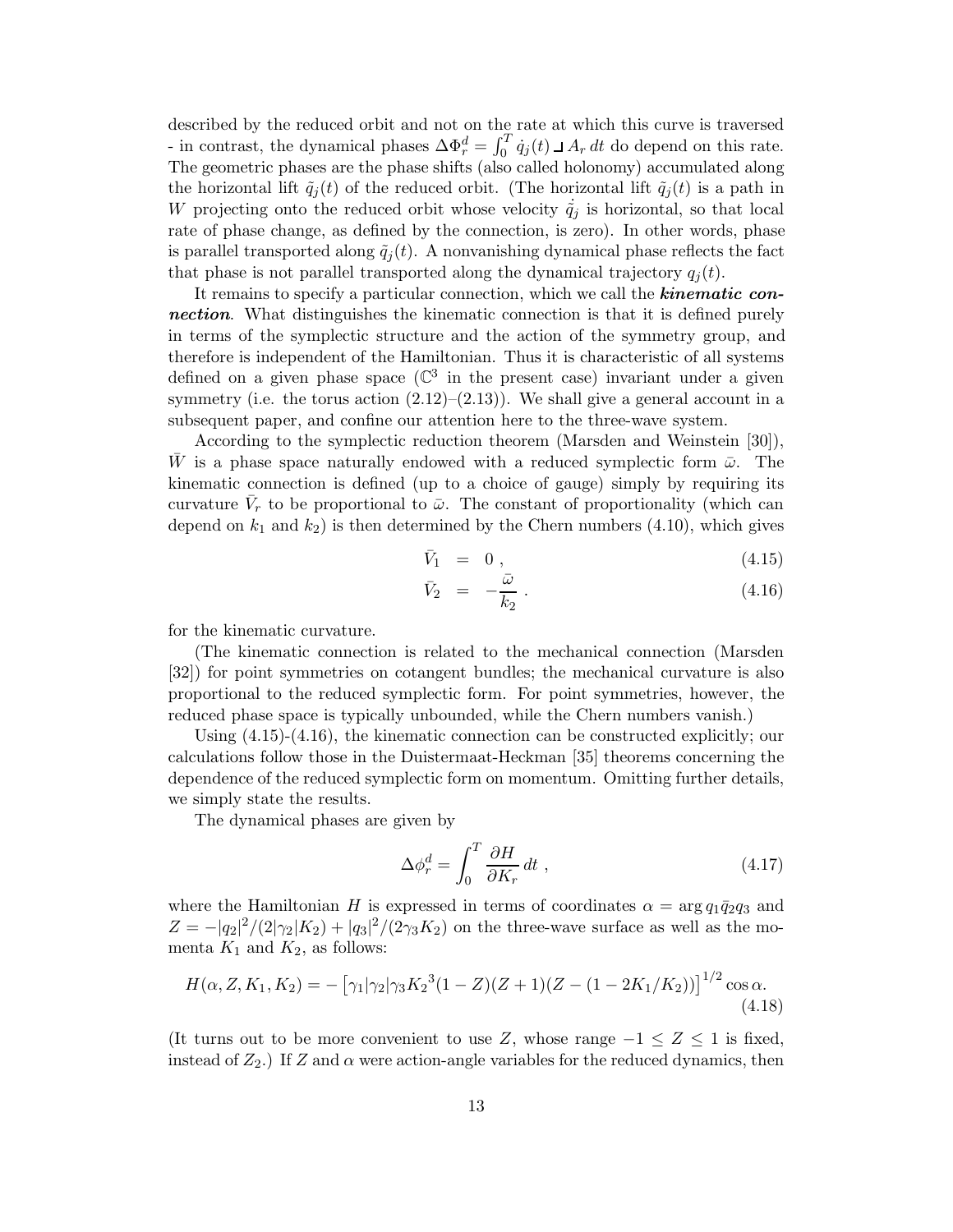(4.17) would represent the time integral of the frequencies in the angles conjugate to  $K_r$ . The geometric phases compensate for the fact that Z and  $\alpha$  are not action-angle variables. For them one obtains

$$
\Delta \phi_1^g = 0 , \qquad (4.19)
$$

$$
\Delta \phi_2^g = \frac{A(\bar{S})}{k_2} \,. \tag{4.20}
$$

Thus, the first geometric phase vanishes, while the second is proportional to the symplectic area  $A(\bar{S}) = \int_{\bar{S}} \bar{\omega}$  bounded by the reduced trajectory.

As is readily verified, the Hamiltonian (4.18) satisfies the relation  $K_1 \partial H/\partial K_1$  +  $K_2\partial H/\partial K_2 = 3H/2$ . With (4.17) this gives an identity for the weighted sum  $K_1 \Delta \phi_1^d + K_2 \Delta \phi_2^d$  of the dynamical phases (a sum of actions),

$$
K_1 \Delta \phi_1^d + K_2 \Delta \phi_2^d = \frac{3}{2} HT.
$$
\n(4.21)

Together with (4.13)-(4.14) and (4.19)-(4.20), this yields the following **phase identity** for the total phase shifts:

$$
K_1 \Delta \phi_1 + K_2 \Delta \phi_2 = \frac{3}{2} H T + A(\bar{S}) . \qquad (4.22)
$$

(The phase identity also follows directly from integration of the canonical one form defined below, as in [14].)

The foregoing analysis provides a natural and useful decomposition of the total phase shifts. The dynamical part can be computed without introducing actionangle variables, while the geometric part is simply an area enclosed on the threewave surface. The identity  $(4.22)$  is not easily obtained using traditional techniques. These are some of the advantages of the method of geometric phases.

### **4.2 The case of second harmonic generation.**

The preceding analysis breaks down at critical values of the momentum. For example, the momentum level set  $k_1 = k_2 \stackrel{\text{def}}{=} k$ , where  $|q_1|^2/\gamma_1 = |q_3|^2/\gamma_3$ , contains the fixed points  $q_1 = q_3 = 0$ ; at these fixed points, the torus action is not free (setting  $\phi_1 = -\phi_2$  in  $(2.12)$ – $(2.13)$  leaves the fixed points invariant).

An important case is where  $\gamma_1 = \gamma_3 \stackrel{\text{def}}{=} \gamma$ . Then the three-wave equations (1.1)-(1.3) (or, rather, the particular decay case we are considering) are invariant under the interchange symmetry  $q_1 \leftrightarrow q_3$ , while the level set  $k_1 = k_2$  is itself invariant under interchange. On this level set, the wave amplitudes  $q_1$  and  $q_3$  differ by a phase factor  $\exp i\beta$  which is constant in time. Letting  $q \stackrel{\text{def}}{=} \exp(-i\beta/2)q_1 = \exp(i\beta/2)q_3$ , the three-wave equations reduce to

$$
\frac{dq}{dt} = i\gamma \bar{q}q_2 , \qquad (4.23)
$$

$$
\frac{dq_2}{dt} = i|\gamma_2|q^2. \tag{4.24}
$$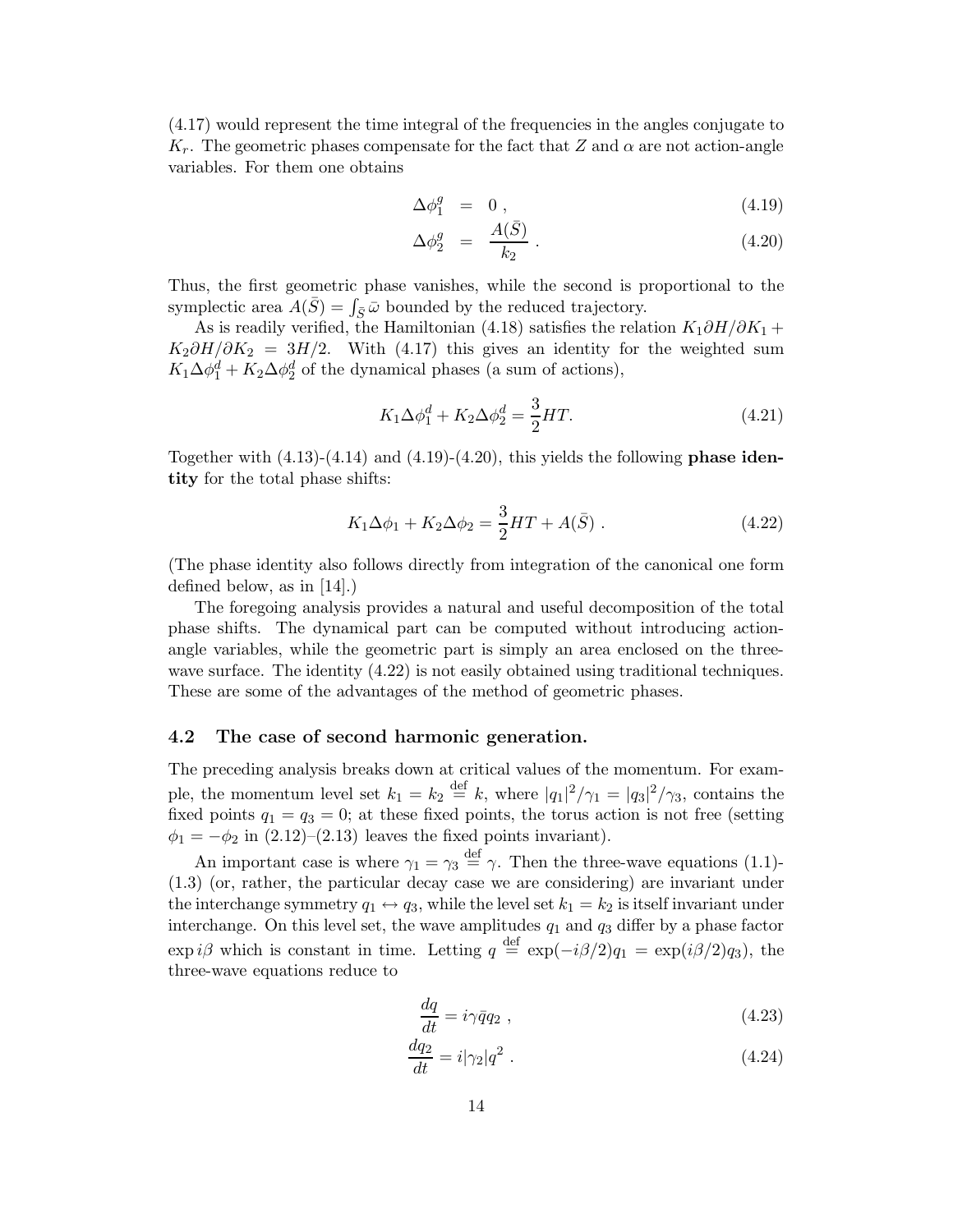This corresponds to the case of **second harmonic generation** (SHG) in nonlinear optics.

Like the three-wave equations, the SHG equations  $(4.23)-(4.24)$  may be written in Hamiltonian form. Taking the scaled Poisson bracket on  $\mathbb{C}^2$  to be

$$
\{F, G\} = -2i\gamma \frac{\partial F}{\partial q} \frac{\partial G}{\partial \bar{q}} - 4i|\gamma_2| \frac{\partial F}{\partial q_2} \frac{\partial G}{\partial \bar{q}_2} - (F \leftrightarrow G) ,\qquad (4.25)
$$

the Hamiltonian is given by

$$
H_{\rm SHG} = -\frac{1}{4} \left( \bar{q}^2 q_2 + q^2 \bar{q}_2 \right) \ . \tag{4.26}
$$

The SHG equations are invariant under the phase symmetry (i.e. circle-, or  $S^1$ action)

$$
(q, q2) \mapsto (q \exp(-i\phi), q2 \exp(-2i\phi)), \qquad (4.27)
$$

which is generated by the conserved momentum

$$
K = \frac{|q^2|}{2\gamma} + \frac{|q_2^2|}{2|\gamma_2|} \,. \tag{4.28}
$$

(The bracket (4.25) is defined so that  $K_1$  and  $K_2$  coincide with K on the degenerate level set.) Letting W denote the level set  $K = k$ , we can apply reduction with respect to the circle action to obtain dynamics on the (two-dimensional) reduced phase space  $\bar{W} = W/S^1$ . The full dynamics may be reconstructed, and the total phase shift accumulated over a period decomposed into geometric and dynamical contributions, by following the general procedure described in Section (4.1). However, for the SHG system (and, more generally, for systems invariant under a circle action), a simpler calculation of the geometric and dynamical phases is obtained by integration of the canonical one-form [14], as we describe below. This case is also an example of discrete reduction as described in [32].

Let c' denote the curve described by the wave amplitudes  $(q(t), q_2(t))$  over a period  $T$  of the reduced dynamics. The initial and final points are related by the total phase shift  $\Delta\phi$ , so that

$$
(q(T), q_2(T)) = (q(0) \exp(-i\Delta\phi), q_2(0) \exp(-2i\Delta\phi)).
$$
 (4.29)

The initial and final conditions may be connected by a curve  $c''$  generated by the circle action (4.27) so that  $c = c' + c''$  is a closed curve in in  $\mathbb{C}^2$ . Let  $\Theta$  be a **canonical one form** on  $\mathbb{C}^2$ , i.e. a scaling of the Poincaré one form defined by

$$
\Theta = \frac{1}{4i\gamma} (q d\bar{q} - \bar{q} dq) + \frac{1}{8i|\gamma_2|} (q_2 d\bar{q}_2 - \bar{q}_2 dq_2) ,
$$
 (4.30)

with the property that  $-d\Theta$  is the symplectic form  $\omega$ . By Stokes' theorem,

$$
\int_{c'} \Theta + \int_{c''} \Theta = \int_{\Sigma} d\Theta , \qquad (4.31)
$$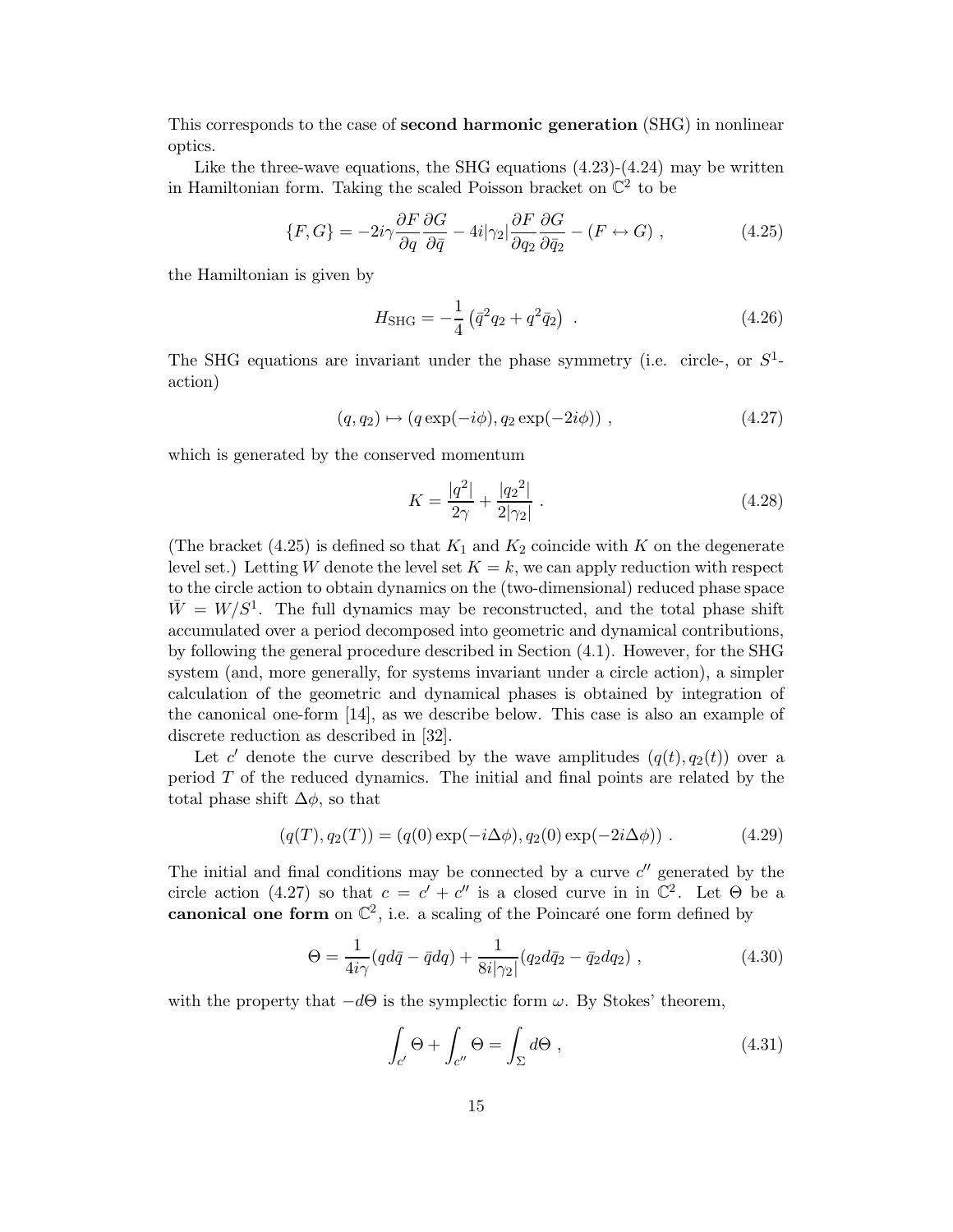where  $\Sigma$  is a surface bounded by c which projects down to a surface  $\overline{\Sigma}$  bounded by the reduced orbit. (A more careful argument—as in holonomy theorems—shows that the existence of these surfaces is not necessary.)

Noting that  $\int_{\Sigma} \omega = \int_{\bar{\Sigma}} \bar{\omega}$ , where  $\bar{\omega}$  is the reduced symplectic form, we obtain

$$
\int_{c'} \Theta + \int_{c''} \Theta = - \int_{\bar{\Sigma}} \bar{\omega}.
$$
\n(4.32)

Along the curve  $c''$  generated by the symmetry, we get

$$
\int_{c''} \Theta = -k \Delta \phi,\tag{4.33}
$$

while along the dynamical trajectory  $c'$  we get

$$
\int_{c'} \Theta = \int_{c'} (\dot{q}, \dot{q}_2) \,\mathrm{d}\Theta \, dt = \frac{3}{2} H_{\text{SHG}} T. \tag{4.34}
$$

Letting  $A(\bar{\Sigma})$  denote the symplectic area of  $\bar{\Sigma}$ , we obtain from  $(4.32) - (4.34)$ the expression

$$
\Delta \phi = \frac{3H_{\text{SHG}}T}{2k} + \frac{A(\bar{\Sigma})}{k},\tag{4.35}
$$

for the total phase shift in the SHG dynamics. The first term is the dynamical phase  $\Delta \phi^d$ , and the second is the geometric phase  $\Delta \phi^g$ .

It is worth reconciling this result with the general results Comparison of (4.1)- (4.3) and (4.29) gives the relation

$$
\Delta \phi = \frac{\Delta \phi_1 + \Delta \phi_2}{2} \tag{4.36}
$$

between the total SHG and three-wave phase shifts. We obtain a similar relation for the geometric phases by setting  $k_1 = k$  and taking the limit  $k_2 \to k$  from below. This gives

$$
\lim_{k_2 \to k^-} \frac{\Delta \phi_1^g + \Delta \phi_2^g}{2} = \frac{A(\bar{S})}{2k} = \frac{A(\bar{\Sigma})}{k} = \Delta \phi^g.
$$
 (4.37)

(One has to check that  $A(\bar{S})=2A(\bar{\Sigma})$  in this limit.) Similarly, for the dynamical phases, the identity (4.21) gives

$$
\lim_{k_2 \to k^-} \frac{\Delta \phi_1^d + \Delta \phi_2^d}{2} = \frac{3HT}{4k} = \frac{3H_{\text{SHG}}T}{2k} = \Delta \phi^d \,. \tag{4.38}
$$

Thus, by passing from the three-wave equations to the SHG equations, we resolve the singularity on the three-wave surface which appears for  $k_1 = k_2$ , and obtain a sensible continuation of the two geometric and dynamical phases  $\Delta \phi_r^{g,d}$  across these critical values of the momentum.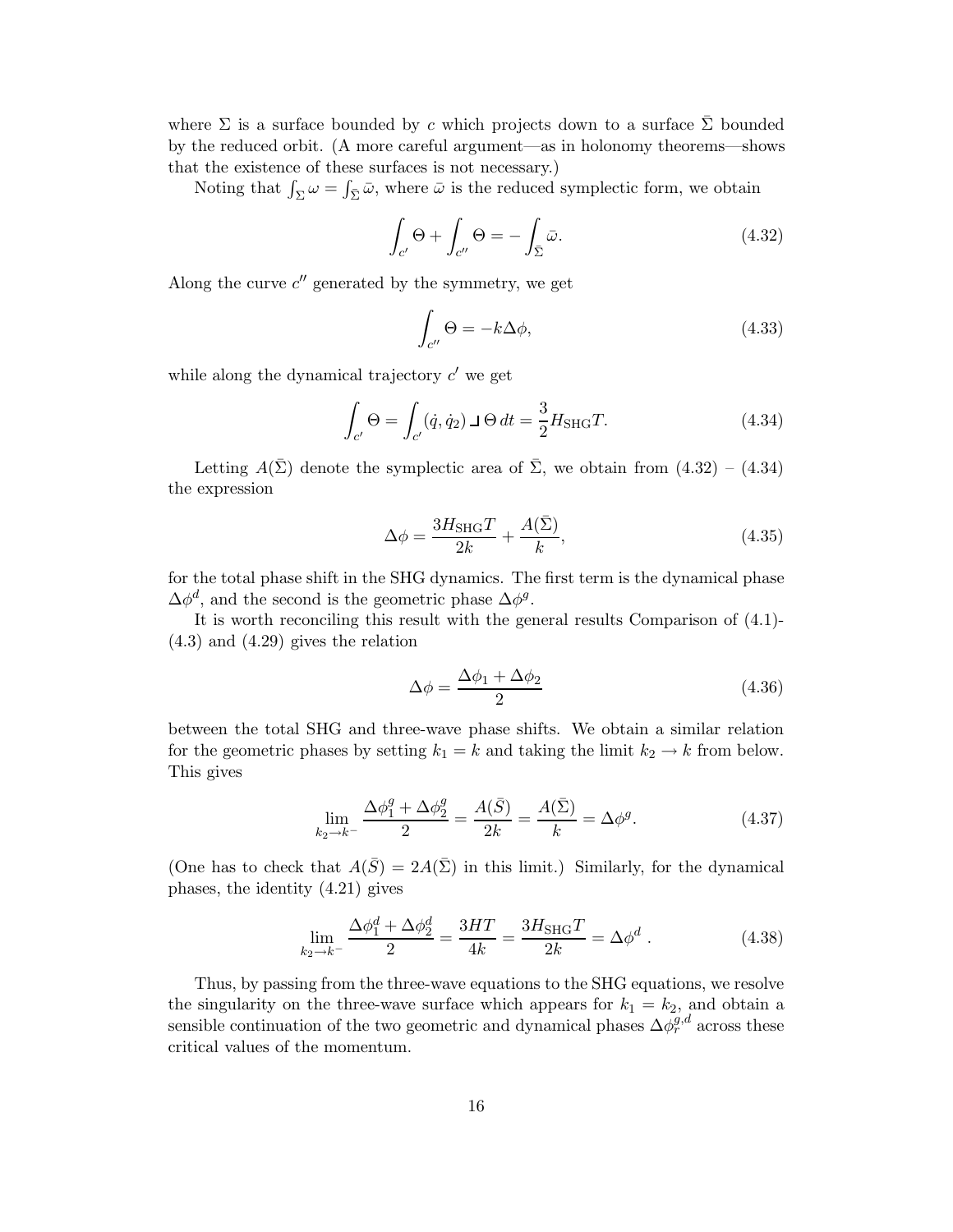## **5 The Lie-Poisson Structure**

In this section the three-wave equations are written on the dual of the Lie algebra of the group  $SU(3)$  or  $SU(2, 1)$  using a Lie-Poisson structure. This Lie-Poisson system of equations has a quadratic rather than cubic Hamiltonian. The compatibility of the canonical and Lie-Poisson structures is discussed in the next section.

The Lie-Poisson description is obtained by recasting (1.1) as a differential equation in  $\mathfrak{su}(3)^*$ , the dual of the Lie algebra of SU(3), for one of the decay interactions and a differential equation in  $\mathfrak{su}(2,1)^*$ , the dual of the Lie algebra of SU(2, 1), for the explosive interaction and the other two decay interactions.

**Map to the dual of the Lie algebra.** Define a map  $U : \mathbb{C}^3 \to \mathfrak{su}(3)^*$  and a map  $U: \mathbb{C}^3 \to \mathfrak{su}(2,1)^*$  as follows. Identify  $\mathfrak{su}(3)$  with  $\mathfrak{su}(3)^*$  using the standard Killing form:

$$
\langle A, B \rangle = \text{Tr}(AB) \tag{5.1}
$$

Thus,  $\mathfrak{su}(3)^* \cong \mathfrak{su}(3)$  is concretely realized as the space of complex skew Hermitian matrices with zero trace. The standard Killing form is also used to pair  $\mathfrak{su}(2,1)$  with  $\mathfrak{su}(2,1)^*$ . While the resulting inner product remains nondegenerate in this case, it does become Lorenzian.

To obtain complex Hamiltonian systems for which the complex conjugate equations are self consistent we restrict the map so that

$$
U = -MU^{\dagger} M^{-1} \tag{5.2}
$$

where  $M = \text{diag}(m_1, m_2, m_3)$  and  $m_i = \pm 1$ . The map of  $q = (q_1, q_2, q_3)$  to the matrix  $U$  is then

$$
U = \begin{pmatrix} 0 & q_1 & q_2 \\ -\frac{m_2}{m_1}\bar{q}_1 & 0 & q_3 \\ -\frac{m_3}{m_1}\bar{q}_2 & -\frac{m_3}{m_2}\bar{q}_3 & 0 \end{pmatrix} , \qquad (5.3)
$$

where  $U \in \mathfrak{su}(3)^*$  for  $(m_1, m_2, m_3) = \pm (1, 1, 1)$  and  $U \in \mathfrak{su}(2, 1)^*$  otherwise. Define a second map  $Q_1: \mathbb{C}^3 \to \mathfrak{su}(3)$  or  $Q_1: \mathbb{C}^3 \to \mathfrak{su}(2,1)$  as

$$
Q_1 = \begin{pmatrix} 0 & \alpha_1 q_1 & \alpha_2 q_2 \\ -\frac{m_2}{m_1} \alpha_1 \bar{q}_1 & 0 & \alpha_3 q_3 \\ -\frac{m_3}{m_1} \alpha_2 \bar{q}_2 & -\frac{m_3}{m_2} \alpha_3 \bar{q}_3 & 0 \end{pmatrix} , \qquad (5.4)
$$

where  $\alpha_j \in \mathbb{R}$ . We take  $\alpha_1 > \alpha_2 > \alpha_3 > 0$  throughout.

The three wave equations are written in matrix form as

$$
\frac{dU}{dt} = -[U, Q_1] \tag{5.5}
$$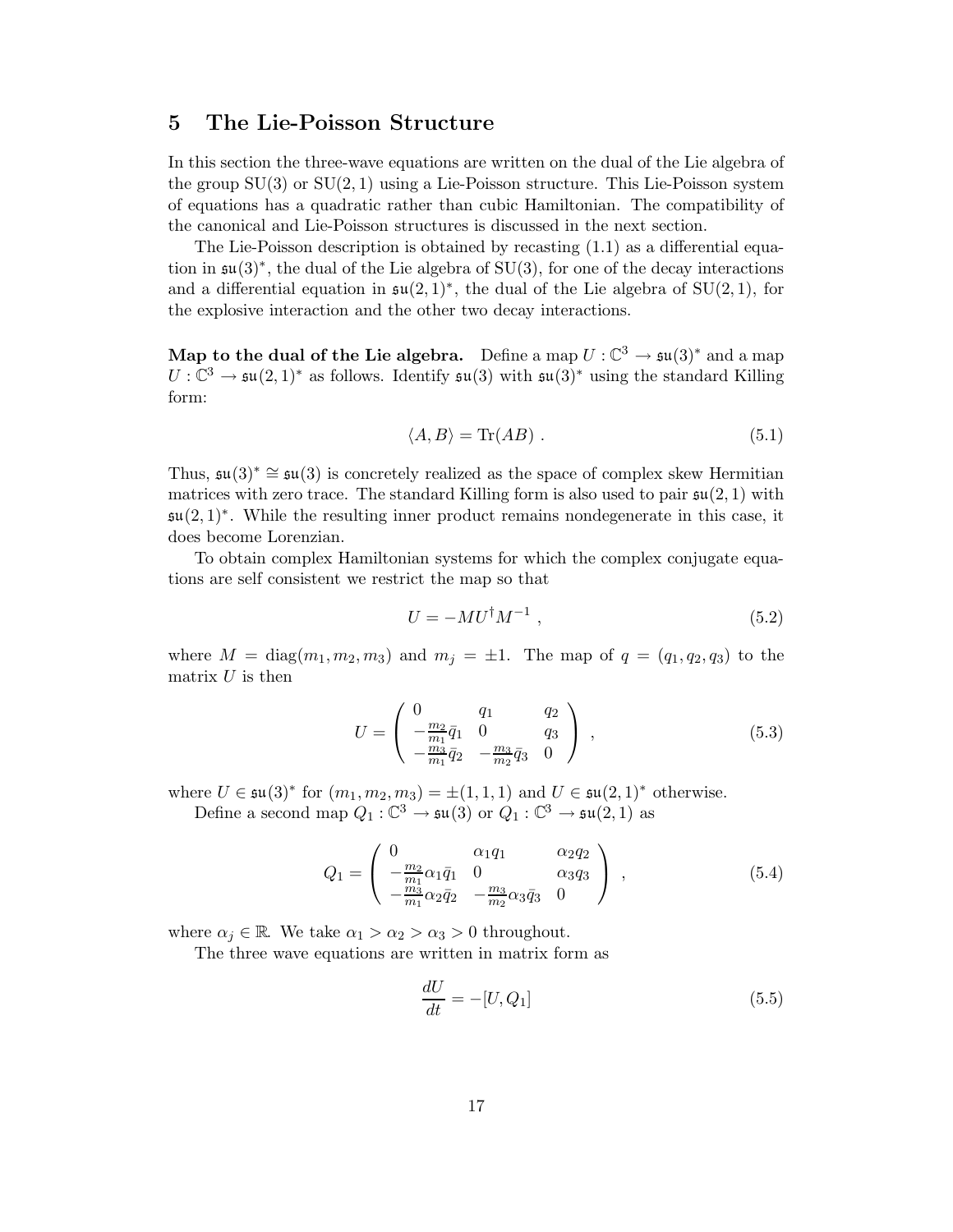where  $[,$  :  $\mathfrak{g} \times \mathfrak{g} \to \mathfrak{g}$  is the Lie bracket and in this context is equivalent to standard commutation of matrices. In component form these equations are:

$$
\frac{dq_1}{dt} = -\frac{m_3}{m_2}(\alpha_2 - \alpha_3)q_2\bar{q}_3 , \qquad (5.6)
$$

$$
\frac{dq_2}{dt} = -(\alpha_3 - \alpha_1)q_1q_3 , \qquad (5.7)
$$

$$
\frac{dq_3}{dt} = -\frac{m_2}{m_1}(\alpha_1 - \alpha_2)\bar{q}_1 q_2 . \tag{5.8}
$$

Letting

$$
\gamma_1 = (\alpha_2 - \alpha_3), \quad \gamma_2 = (\alpha_3 - \alpha_1);
$$
  
\n $\gamma_3 = (\alpha_1 - \alpha_2), \quad \text{and} \quad (s_1, s_2, s_3) = (m_3/m_2, -1, m_2/m_1),$ 

one obtains the three-wave system (1.1) after  $q_k \rightarrow iq_k$ . Note that with this definition,  $\sum \gamma_k = 0$  automatically.

**The quadratic invariants.** The quadratic invariants (2.9)-(2.11) for (5.6)-(5.8) are

$$
2K_1 = \frac{m_2|q_1|^2}{m_3(\alpha_2 - \alpha_3)} + \frac{|q_2|^2}{(\alpha_1 - \alpha_3)}, \qquad (5.9)
$$

$$
2K_2 = \frac{|q_2|^2}{(\alpha_1 - \alpha_3)} + \frac{m_1|q_3|^2}{m_2(\alpha_1 - \alpha_2)}, \qquad (5.10)
$$

$$
2K_3 = \frac{m_2|q_1|^2}{m_3(\alpha_2 - \alpha_3)} - \frac{m_1|q_3|^2}{m_2(\alpha_1 - \alpha_2)}.
$$
\n(5.11)

If any two of these are positive or negative definite solutions are necessarily bounded. When this is not true solutions may blow up in finite time. If  $m = (m_1, m_2, m_3)$  is  $\pm(1,1,1), \pm(1,1,-1)$  or  $\pm(1,-1,-1)$  the system corresponds to a decay interaction and if  $m = \pm (1, -1, 1)$  it is an explosive interaction. Notice that from the definition of the map U one decay interaction is associated with  $\mathfrak{su}(3)$  and the other two as well as the explosive interaction are associated with  $\mathfrak{su}(2,1)$ .

**The quadratic Hamiltonian.** The quadratic Lie-Poisson Hamiltonian is  $H_2$  =  $-\text{Tr}(UQ_1)/2$ , and it has the explicit form

$$
H_2 = \frac{m_2}{m_1} \alpha_1 |q_1|^2 + \frac{m_3}{m_1} \alpha_2 |q_2|^2 + \frac{m_3}{m_2} \alpha_3 |q_3|^2,
$$

This Hamiltonian can be written in terms of the quadratic invariants as

$$
H_2 = 2\alpha_1(\alpha_2 - \alpha_3) \frac{m3}{m_1}(K_1 + \beta K_2) ,
$$

where

$$
\beta = \left(\frac{\alpha_3}{\alpha_1}\right) \left(\frac{\alpha_1 - \alpha_2}{\alpha_2 - \alpha_3}\right) .
$$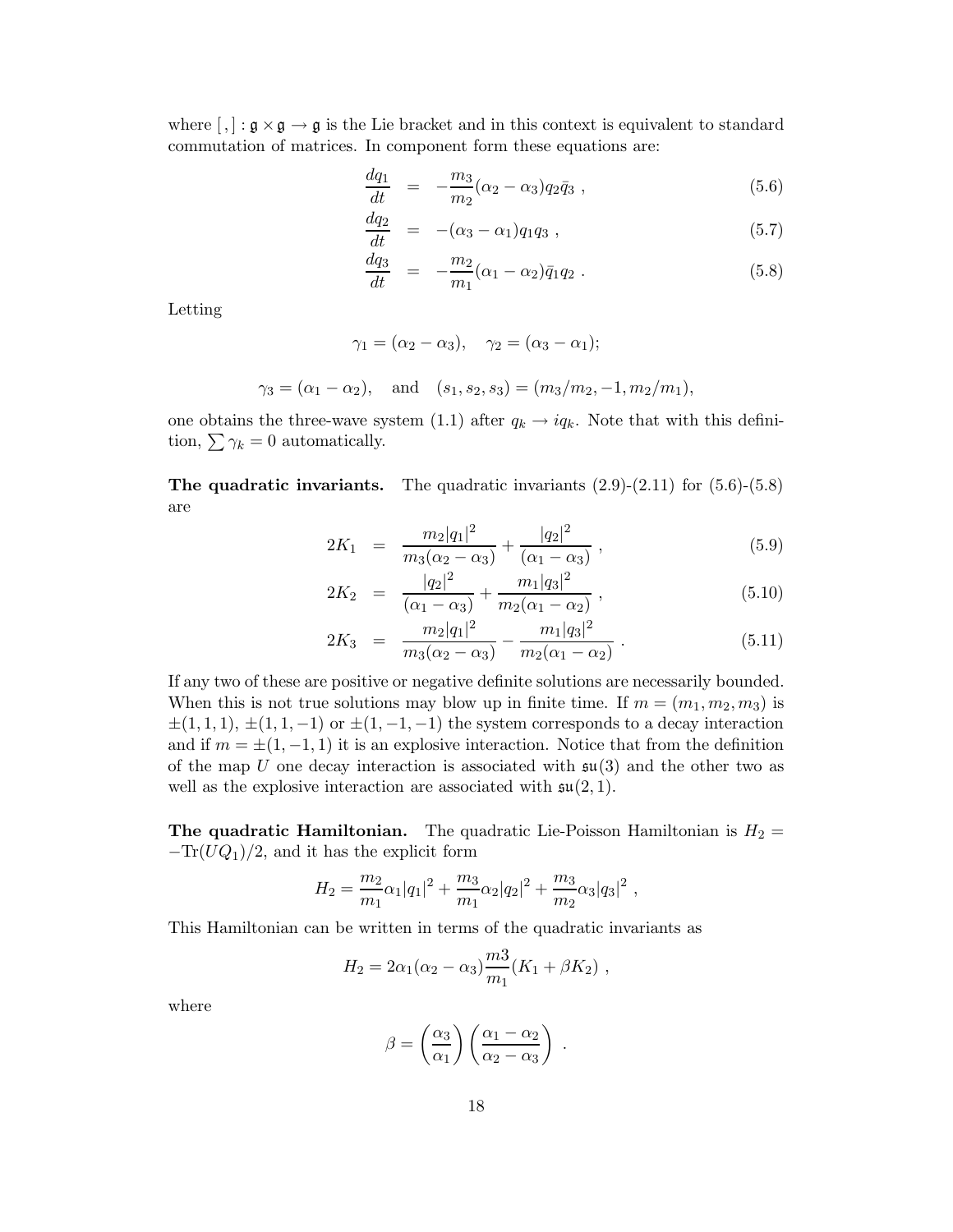**The Lie-Poisson bracket.** As we show below,  $Q_1 = -\delta H_2/\delta U$ , so we can write  $dU/dt = \left[\delta H_2/\delta U, U\right]$ . The general theory of Lie-Poisson structures is used to construct the Lie-Poisson bracket

$$
\{f, k\}_{1}(U) = -\left\langle U, \left[\frac{\delta f}{\delta U}, \frac{\delta k}{\delta U}\right] \right\rangle ,\qquad(5.12)
$$

where for  $\mathfrak{g} = \mathfrak{su}(3)$  or  $\mathfrak{su}(2,1)$ ,  $f, k : \mathfrak{g}^* \to \mathbb{R}$ ,  $\delta f / \delta U$ ,  $\delta k / \delta U \in \mathfrak{g}$ , and  $U \in \mathfrak{g}^*$ .

**Theorem 5.1** Choose  $\gamma_1, \gamma_3 > 0$  and  $\gamma_2 < 0$ , or  $\alpha_1 > \alpha_2 > \alpha_3 > 0$ . With these definitions, the three-wave decay equations are Lie-Poisson equations on su(3)∗ for  $s = (1, -1, 1)$  and  $m = \pm (1, 1, 1)$ ; the three-wave decay equations are Lie-Poisson equations on  $\mathfrak{su}(2,1)^*$  for  $s = (-1,-1,1)$  and  $m = \pm(1,1,-1)$ , or  $s = (1,-1,-1)$ and  $m = \pm (1, -1, -1)$ ; the explosive three-wave equations are Lie-Poisson equations on  $\mathfrak{su}(2,1)^*$  for  $s=(-1,-1,-1)$  and  $m=\pm(1,-1,1)$ .

**Proof** Let  $F: \mathfrak{g}^* \to \mathbb{R}$ , then with the definitions above,  $dF/dt = \{F, H_2\}$ , or

$$
\left\langle \frac{\delta F}{\delta U}, \frac{dU}{dt} \right\rangle = -\left\langle U, \left[ \frac{\delta F}{\delta U}, \frac{\delta H_2}{\delta U} \right] \right\rangle ,\qquad (5.13)
$$

where  $\langle , \rangle$  is defined by the trace as above. Now,  $DH_2(U) \cdot V = -\text{Tr}(V Q_1(U))/2 \text{Tr}(UQ_1(V))/2$  for  $V \in \mathfrak{g}^*$ . We claim that  $Q_1$  is a symmetric linear function of U. In fact, one can check directly that  $Q_1(U)_{i,j} = c_{i,j}U_{i,j}$  (no sum), where  $c_{i,j}$  is a symmetric matrix. Thus,

$$
\text{Tr}(UQ_1(V)) = \text{Tr}\left(\sum_j U_{k,j}c_{j,k}V_{j,k}\right) = \sum_{j,k} U_{k,j}c_{j,k}V_{j,k} = \text{Tr}(Q_1(U)V) .
$$

Hence,  $DH_2(U) \cdot V = -\text{Tr}(VQ_1(U))$  and so  $\delta H_2/\delta U = -Q_1(U)$ . Using this fact, write

$$
\left\langle \frac{\delta F}{\delta U}, \frac{dU}{dt} \right\rangle = -\left\langle \frac{\delta F}{\delta U}, [U, Q_1] \right\rangle ,\qquad (5.14)
$$

to obtain

$$
\frac{dU}{dt} = -[U, Q_1] \tag{5.15}
$$

It is checked that these indeed are the three-wave equations.

## **6 Connections between the two Hamiltonian structures**

The three-wave equations have now been expressed using both the well known canonical Hamiltonian structure and the Lie-Poisson structure. In this section the relationship between them is discussed. A recursion relation is also produced and it is shown to be the same one obtained using the Lax approach.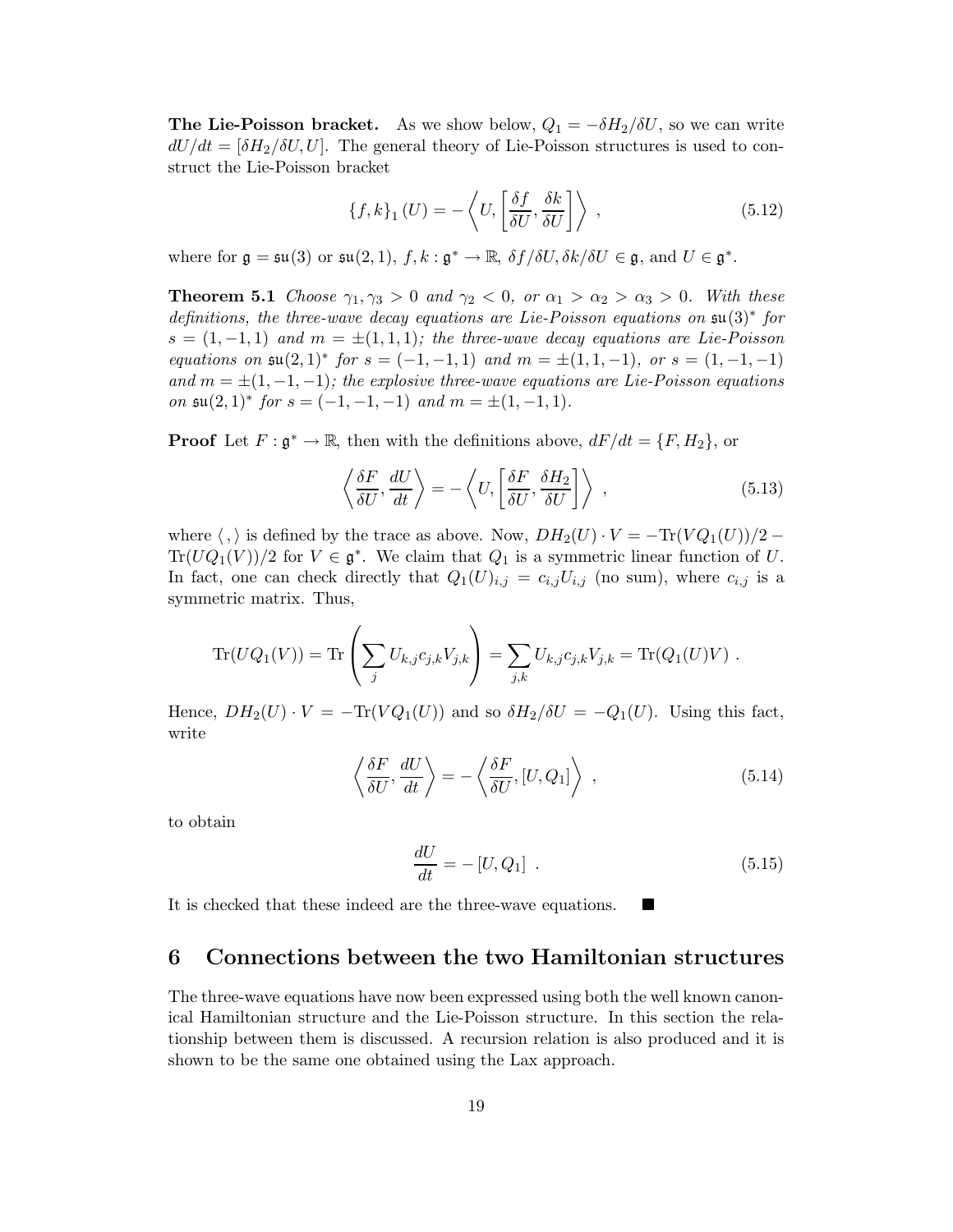**Second Hamiltonian structure.** Modify the Lie-Poisson bracket for the threewave equations as follows:

$$
\{f, k\}_0(U) = -\left\langle U_0, \left[\frac{\delta f}{\delta U}, \frac{\delta k}{\delta U}\right] \right\rangle ,\qquad (6.1)
$$

in which the first matrix is fixed at  $U_0$ , where  $U_0 \in \mathfrak{su}(3)^*$  or  $U_0 \in \mathfrak{su}(2,1)^*$  is independent of t and is to be specified. Taking  $\delta f / \delta U$  and  $\delta k / \delta U$  at U, this new bracket produces the equations of motion,

$$
\frac{dU}{dt} = \left[ U_0, \frac{\delta k}{\delta U} \right] \tag{6.2}
$$

By choosing  $U_0$  to be a constant diagonal matrix with  $Tr(U_0) = 0$  and  $k \propto H_3$ , so that  $\delta k/\delta U = Q_2, Q_2$  is quadratic in the  $q_i$ , we arrive at the three-wave equations. In this way the scaled canonical Hamiltonian structure is obtained directly from the Lie-Poisson bracket. Compatibility follows since this is a "translation of the argument" of the Lie-Poisson bracket, where  $\{,\} = \{,\}_1(U) + \xi\{,\}_0(U_0)$  for an arbitrary real constant  $\xi$ . Both  $\{,\}_1$  and  $\{,\}_0$  are Poisson Brackets and the Lie-Poisson bracket with a shifted argument is also a Poisson bracket [36, 37]. The two three-wave brackets are therefore compatible.

**Recursion relation.** Having obtained the Lie-Poisson structure and the compatibility of the two Poisson brackets the recursion relation for the three-wave equations are found. Equate the two Poisson brackets and write

$$
\left\langle U_0, \left[ \frac{\delta f}{\delta U}, \left( \frac{\delta k_{j+1}}{\delta U} \right) \right] \right\rangle = \left\langle U, \left[ \frac{\delta f}{\delta U}, \left( \frac{\delta k_j}{\delta U} \right) \right] \right\rangle \tag{6.3}
$$

For this relation to hold the Lie brackets,

$$
\left[ \left( \frac{\delta k_{j+1}}{\delta U} \right), U_0 \right] = \left[ \left( \frac{\delta k_j}{\delta U} \right), U \right], \qquad (6.4)
$$

must also be equal. This is exactly the recursion relation obtained using the Lax approach. For the three-wave system it is invertible, and a complete set of  $(\delta k/\delta U)_i$ is constructed.

**The Lax equations.** To demonstrate the connection with the Lax approach let  $D, P, Q \in \mathfrak{su}(3)$  or let  $D, P, Q \in \mathfrak{su}(2,1)$ . Write

$$
\lambda D = [P, D] \tag{6.5}
$$

$$
\frac{dD}{dt} = [Q, D] \tag{6.6}
$$

Compatibility of these two equations leads to

$$
\frac{dP}{dt} + [P, Q] = 0 \tag{6.7}
$$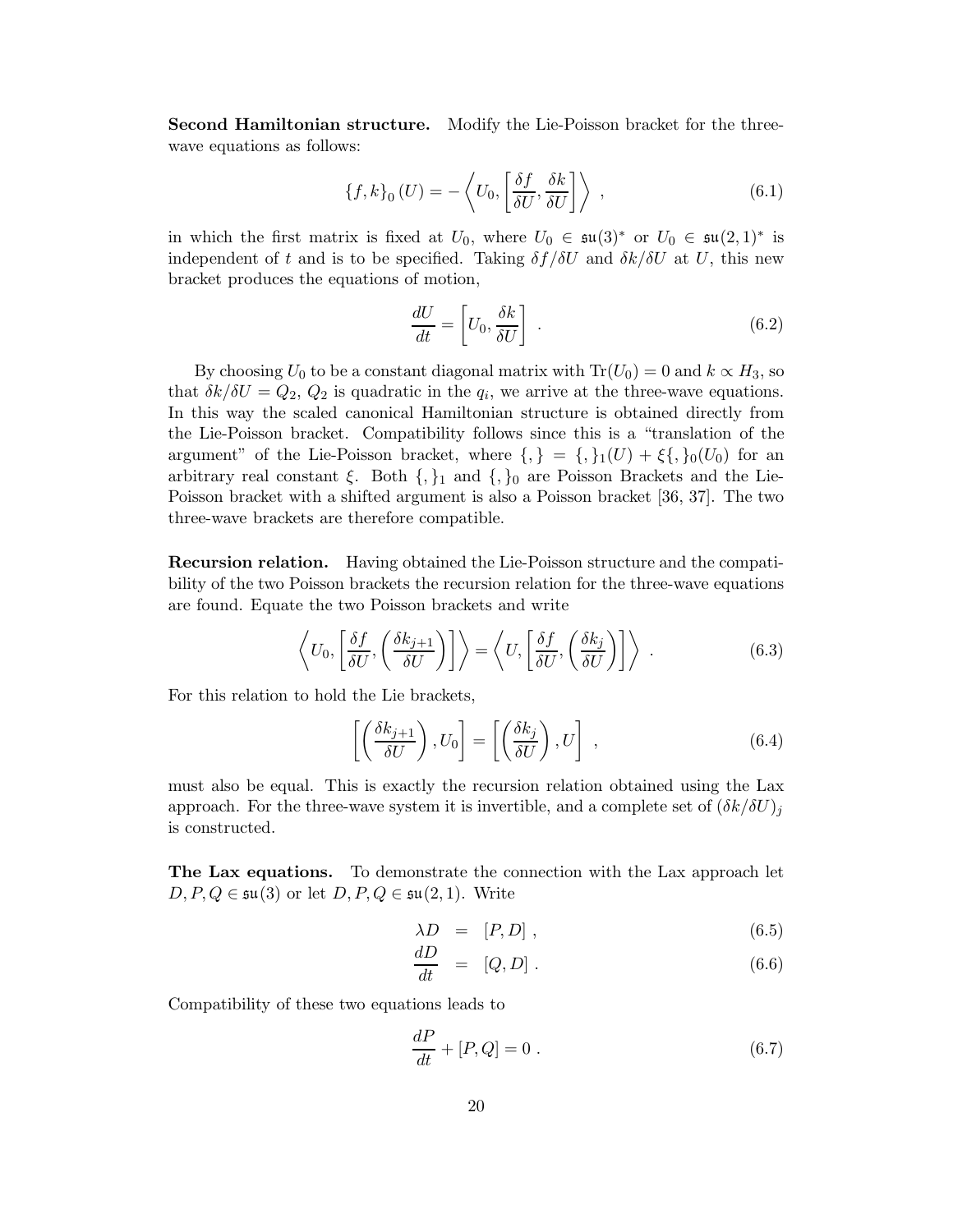Let  $P = \xi A + U$  and  $Q^{(N)} = \sum_{j=0}^{N} Q_j \xi^{N-j}$ , where  $A, U, Q_j \in \mathfrak{su}(3)$  or  $A, U, Q_j \in$  $\mathfrak{su}(2,1)$ . Define A to be  $A = \text{diag}(\beta_1, \beta_2, \beta_3)$  with  $\sum_{k=1}^{3} \beta_k = 0$ . The  $Q_j$  are general elements of the Lie algebra. As in (5.3), U maps  $\mathbb{C}^3$  into  $\mathfrak{su}(3)$  or  $\mathfrak{su}(2,1)$ . With this definition for  $P(6.7)$  becomes

$$
\frac{dU}{dt} + \xi[A, Q^{(N)}] + [U, Q^{(N)}] = 0.
$$
\n(6.8)

Now using the series for  $Q^{(N)}$ , the coefficients of powers of  $\xi$  yield

$$
\frac{dU}{dt} + [U, Q_N] = 0, \dots \tag{6.9}
$$

$$
[A, Q_j] + [U, Q_{j-1}] = 0, \dots \tag{6.10}
$$

$$
[A, Q_0] = 0. \t(6.11)
$$

The first equation is the integrable three-wave system. The second is the recursion relation. The final equation constrains the  $Q_i$  so that  $Q_0 \in \text{ker } \text{ad}_A$ . Letting  $Q_j = (\delta k / \delta U)_j$  and  $A = U_0$  this is exactly the recursion relation obtained using the method of Poisson pairs. The recursion relation implies that  $[U,Q_1] = -[A,Q_2]$ , so the three-wave equations are also written

$$
\frac{dU}{dt} = [A, Q_2] \ . \tag{6.12}
$$

Carrying out the recursion  $(6.9)$ – $(6.11)$  explicitly for the three-wave equations with  $N = 1$  and  $diag(Q_j) = 0$  for  $j > 0$ , it is found that with  $Q_0 = diag(\beta_1^0, \beta_2^0, \beta_3^0)$ ,

$$
Q_{1} = \begin{pmatrix} 0 & \frac{\beta_{2}^{0} - \beta_{1}^{0}}{\beta_{2} - \beta_{1}} q_{1} & \frac{\beta_{3}^{0} - \beta_{1}^{0}}{\beta_{3} - \beta_{1}} q_{2} \\ -\frac{m_{2}}{m_{1}} \frac{\beta_{2} - \beta_{1}^{0}}{\beta_{2} - \beta_{1}} \bar{q}_{1} & 0 & \frac{\beta_{3}^{0} - \beta_{2}^{0}}{\beta_{3} - \beta_{2}} q_{3} \\ -\frac{m_{3}}{m_{1}} \frac{\beta_{3}^{0} - \beta_{1}^{0}}{\beta_{3} - \beta_{1}} \bar{q}_{2} & -\frac{m_{3}}{m_{2}} \frac{\beta_{3}^{0} - \beta_{2}^{0}}{\beta_{3} - \beta_{2}} \bar{q}_{3} & 0 \end{pmatrix}, \qquad (6.13)
$$

or

$$
(Q_1)_{ij} = \frac{(\beta_i^0 - \beta_j^0)}{(\beta_i - \beta_j)} U_{ij} .
$$

Thus we find that  $\alpha_1 = (\beta_2^0 - \beta_1^0)/(\beta_2 - \beta_1), \ \alpha_2 = (\beta_3^0 - \beta_1^0)/(\beta_3 - \beta_1), \ \alpha_3 =$  $(\beta_3^0 - \beta_2^0)/(\beta_3 - \beta_2)$ , so  $Q_1$  is the map in (5.4). At the next iteration

$$
(Q_2)_{ik} = \sum_{j=1}^3 \Gamma_{ijk} U_{ij} U_{jk} ,
$$

where

$$
\Gamma_{ijk} = \frac{1}{\beta_i - \beta_k} \left( \frac{\beta_i^0 - \beta_j^0}{\beta_i - \beta_j} - \frac{\beta_j^0 - \beta_k^0}{\beta_j - \beta_k} \right) .
$$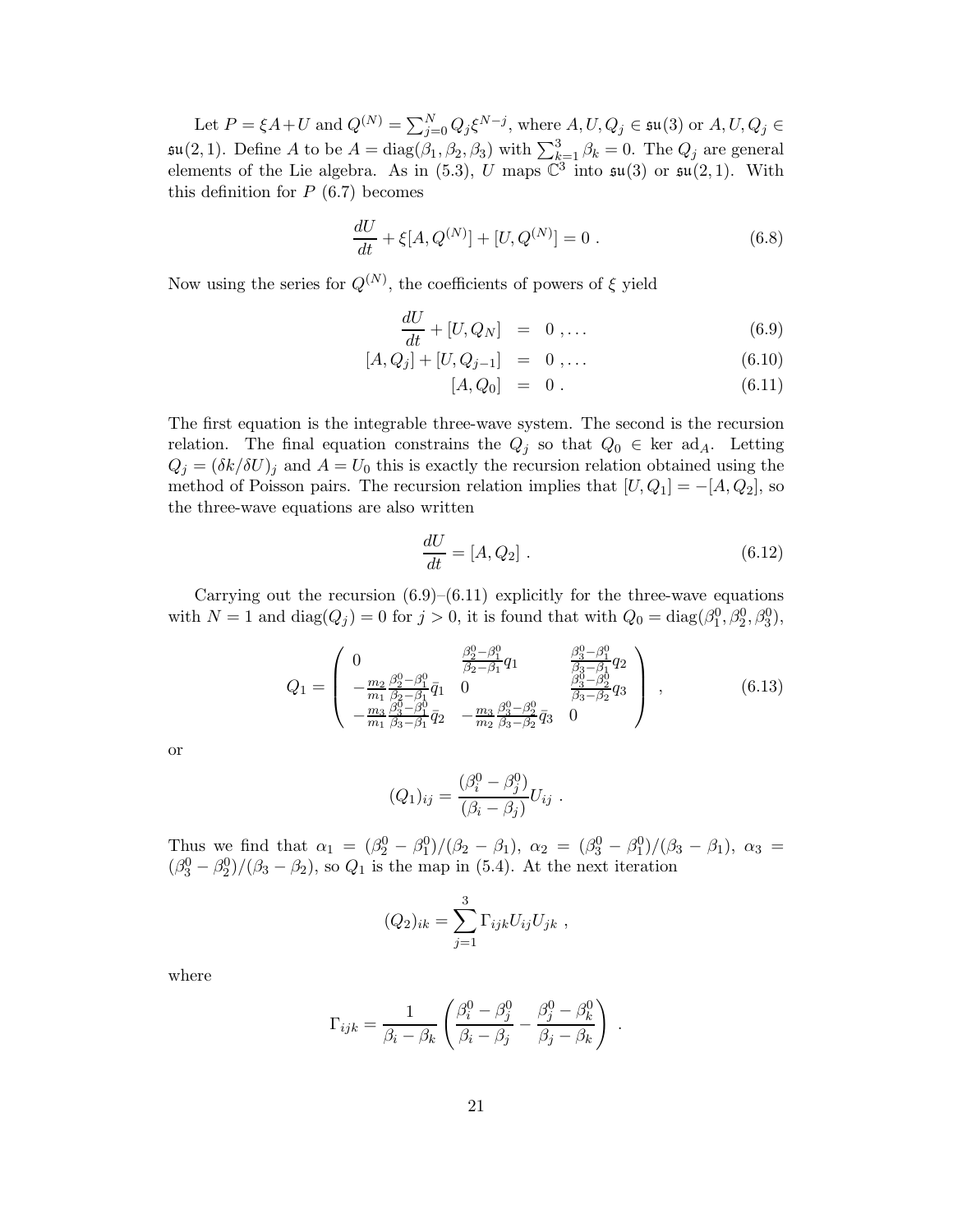Note that  $\Gamma_{ijk}$  is invariant under all permutations of its indices so we write  $\Gamma = \Gamma_{ijk}$ and

$$
Q_2 = \Gamma \begin{pmatrix} 0 & -\frac{m_3}{m_2} q_2 \bar{q}_3 & q_1 q_3 \\ -\frac{m_3}{m_1} \bar{q}_2 q_3 & 0 & -\frac{m_2}{m_1} \bar{q}_1 q_2 \\ \frac{m_3}{m_1} \bar{q}_1 \bar{q}_3 & -\frac{m_2}{m_1} q_1 \bar{q}_2 & 0 \end{pmatrix} . \tag{6.14}
$$

Note that  $[U, Q_2] = 0$  terminating the recursion.

With these definitions,  $dU/dt = [A, Q_2]$  yields

$$
\frac{dq_1}{dt} = -\frac{m_3}{m_2} (\beta_1 - \beta_2) \Gamma q_2 \bar{q}_3 , \qquad (6.15)
$$

$$
\frac{dq_2}{dt} = -(\beta_3 - \beta_1) \Gamma q_1 q_3 , \qquad (6.16)
$$

$$
\frac{dq_3}{dt} = -\frac{m_2}{m_1} (\beta_2 - \beta_3) \Gamma q_2 \bar{q}_1 , \qquad (6.17)
$$

(6.18)

which are the three-wave equations in (5.6)-(5.8) since  $(\beta_1 - \beta_2)\Gamma = (\alpha_2 - \alpha_3)$ ,  $(\beta_3 - \beta_1)\Gamma = (\alpha_3 - \alpha_1)$ , and  $(\beta_2 - \beta_3)\Gamma = (\alpha_1 - \alpha_2)$ .

**Conservation Laws and Hamiltonians.** The  $Q_j$  are gradients of Hamiltonian functions, and  $Q_j = -\delta H_j/\delta U$ , where the Hamiltonians

$$
H_{j+1} = -\text{Tr}(UQ_j)/(j+1) \ .
$$

Here,  $(j+1)$  is the highest power of  $q_k$  in  $H_{j+1}$ . The cubic Hamiltonian defined here is proportional to the one associated with the scaled canonical structure from above. The quadratic Hamiltonian,  $H_2$ , is associated with the Lie-Poisson structure.

These conserved quantities are found in a number of ways. The method of Poisson pairs produces invariants and their involutivity. The so called master conservation law is obtained by showing that the equation

$$
\left\langle U, \frac{dD}{dt} \right\rangle = \left\langle U, [Q^{(1)}, D] \right\rangle , \qquad (6.19)
$$

reduces to

$$
\frac{d}{dt}\langle D,U\rangle = \xi \langle D, [U,Q_0]\rangle . \qquad (6.20)
$$

Then using the recursion relation and in this case  $D = Q^{(2)}$ , one finds that  $d \langle U, D \rangle / dt =$ 0. In this way the Hamiltonians

$$
H_2 = -\frac{1}{2} \langle Q_1, U \rangle \ , \quad H'_3 = -\frac{1}{3} \langle Q_2, U \rangle \ , \tag{6.21}
$$

are obtained, where  $H_3' = -2i(m_3/m_1)\Gamma H_3$  if  $q_k \to iq_k$ .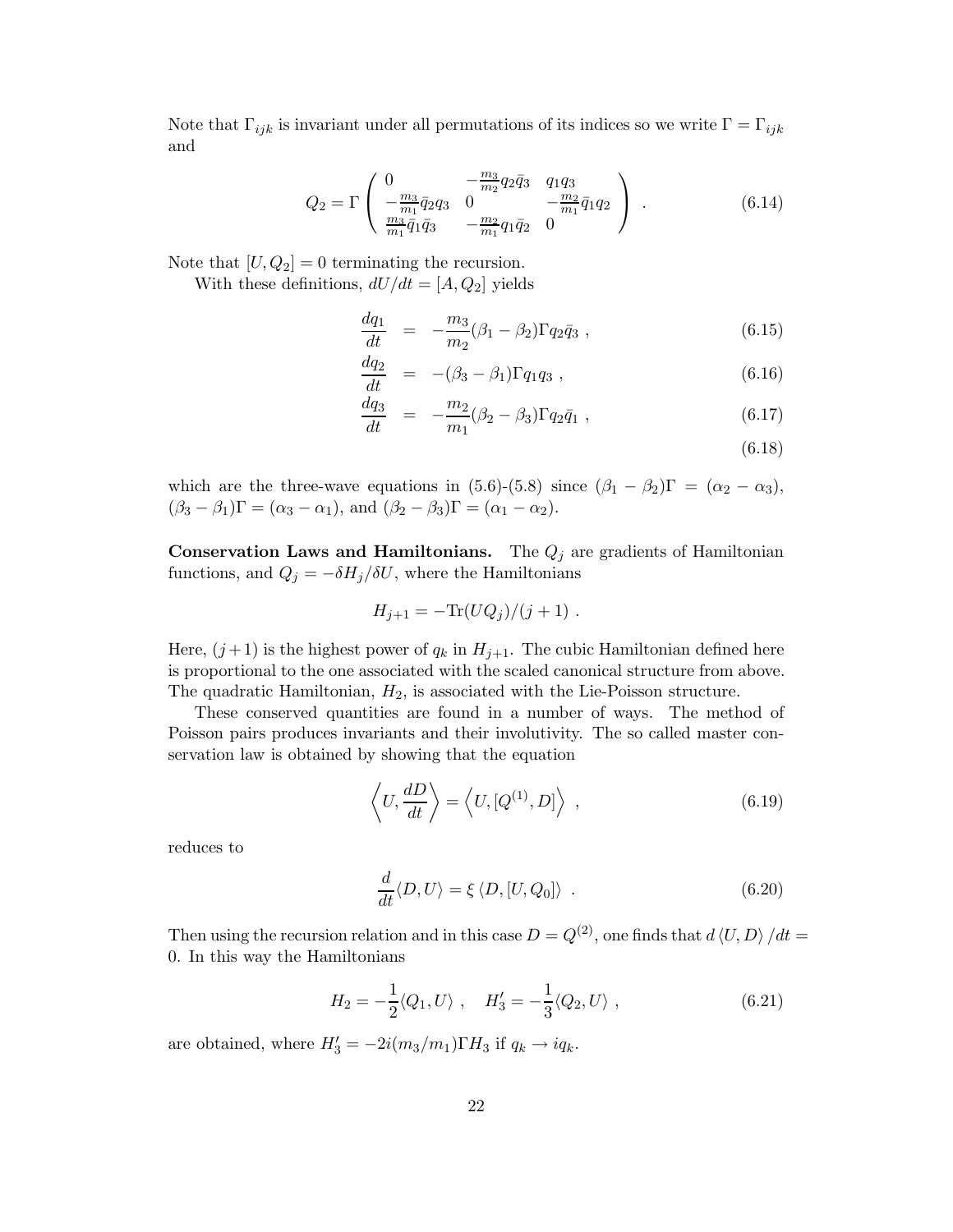# **7 Discussion**

Equations (6.5) and (6.6) provide alternate methods for solving the three-wave equations. They are used to construct the Lax pair of  $(6.7)$ , which are linear equations for the evolution of an associated eigenfunction. Recall that as  $D$  evolves, its determinant and the values of  $Trace(D^k)$  remain invariant. Since the coefficients of the spectral curve,

$$
\Gamma = \text{Det}(D - y\mathbb{I}) = 0 \tag{7.1}
$$

involve only these quantities  $\Gamma$  is also invariant. By constructing the Baker-Akheizer functions of the associated linear spectral problem or by constructing new coordinates using D, algebro-geometric methods are applied to integrate the system in terms of theta functions on Riemann surfaces.

Finally, recall that (6.7) is the Lax equation for P. If P and  $Q = Q^{(1)}$  are linear in  $\xi$  then (6.7) contains the three-wave equations, as shown above; (6.7) is then the so called  $\lambda$ -representation for the three-wave equations (see [20, 38]). The three-wave system exhibits a rich Hamiltonian structure that has only been partially discussed here. Note for instance that this system can be expressed in terms of the R-matrix representation. Also note that the  $\lambda$ -representation for the three-wave equations is a reduction of the loop algebra associated with  $\mathfrak{su}(3)$  or  $\mathfrak{su}(2,1)$ . A more complete treatment of the general structure of integrable equations of this type is found for instance in Refs. [36, 37, 39].

The family of *n*-wave interactions is connected to the groups  $SU(n)$  and  $SU(p, q)$ . The structures described above for the three-wave example also follow for these higher-dimensional groups. Here integrability of the *n*-wave interaction on  $\mathbb{C}^n$  is connected with the fact that there are a series of  $U(1)$  subgroups in  $SU(n)$  and  $SU(p, q)$  that reduce the equations on  $\mathbb{C}^n$  to equations on surfaces in  $\mathbb{R}^3$ . In Kummer  $[21]$  the resonant Hamiltonian system with *n*-frequencies was analyzed using the reduction procedure discussed here for the three-wave system. Using  $n-1$  independent  $S^1$  symmetries the *n*-wave system is ultimately reduced to quadratures.

Solutions of the three-wave system analyzed here are also traveling wave or stationary solutions of an integrable partial differential equation (for solution of the partial differential equation see Refs.  $[1, 7, 8, 9, 10, 11, 12, 13]$ . In this sense the integrable structure outlined above generalizes to the structure of the partial differential equation. More generally, each integrable system of ordinary differential equations is associated with a hierarchy of evolution equations through  $(6.5)$ – $(6.6)$ by letting  $\lambda \to \partial/\partial x$ ,  $d/dt \to \partial/\partial t$  and associating D, P, and Q with an appropriate group. For instance, the three-wave system is realized as an integrable PDE and the ODE system (1.1) gives traveling wave solutions. Further, the three-wave system is closely connected to the rigid body. The Euler equations are on the real subspace formed by taking  $\mathfrak{su}^*(3) \to \mathfrak{so}^*(3)$ . It follows that there is a related real partial differential equation for which the Euler equations are stationary or traveling wave solutions.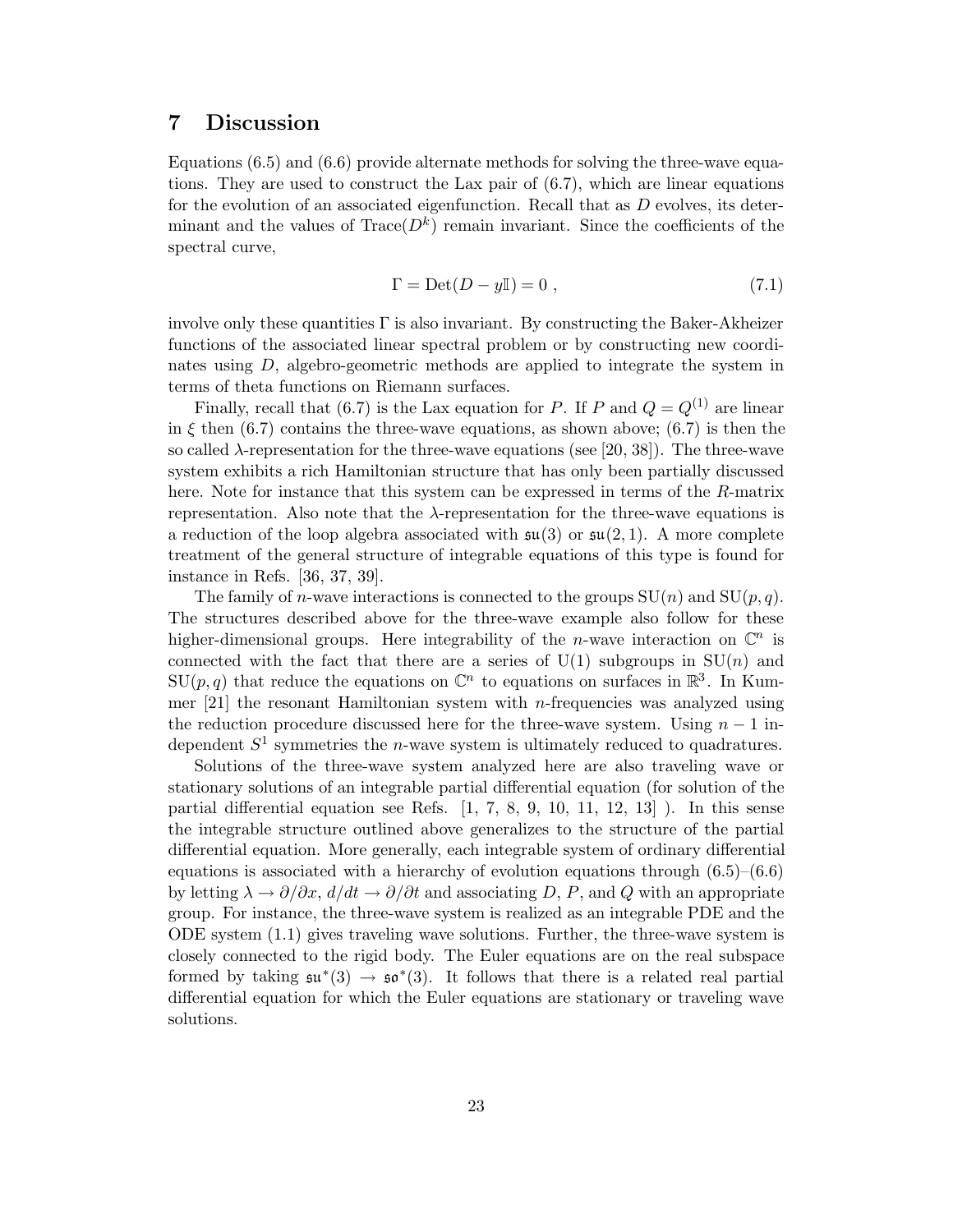# **References**

- [1] V.E. Zakharov and S.V. Manakov, Resonant interaction of wave packets in nonlinear media, Sov. Phys. JETP Lett. **18** (1973) 243–245.
- [2] M.J. Ablowitz and H. Segur, Solitons and the Inverse Scattering Transform, (SIAM, Philadelphia, 1981).
- [3] A.P. Fordy and D.D. Holm, "A tri-Hamiltonian formulation of the self-induced transparency equations," Phys. Let. A. **160** (1991) 143–148.
- [4] J. Guckenheimer and A. Mahalov, Resonant triad interactions in symmetric systems, Physica D **54** (1992) 267–310.
- [5] D. David and D.D. Holm, Multiple Lie-Poisson structures, reductions, and geometric phases for the Maxwell-Bloch traveling wave equations, J. Nonlinear Sci. **2** (1992) 241–262.
- [6] G. B. Whitham, Linear and Nonlinear Waves (Wiley, New York, 1974).
- [7] M.J. Ablowitz and R. Haberman, Resonantly coupled nonlinear evolution equations, J. Math Phys. **16** (1975) 2301–2305.
- [8] D.J. Kaup, The three-wave interaction–a nondispersive phenomenon, Stud. Appl. Math. **55** (1976) 9–44.
- [9] D.J. Kaup, A.H. Reiman and A. Bers, Space-time evolution of nonlinear threewave interactions. I. interaction in a homogeneous medium, Rev. Mod. Phys. **51** (1979) 275–309.
- [10] D.J. Kaup, The solution off the general initial value problem for the full three dimensional three-wave resonant interaction, Proc. Joint US-USSR Symposium on Soliton Theory, Kiev, 1979, V. E. Zakharov and S.V. Manakov, eds., (North-Holland, Amsterdam,1981) 374–395.
- [11] V.E. Zakharov and S.V. Manakov, Soliton Theory, in Physics Reviews Soviet Scientific Reviews, ed. I. M. Khalatnikov, Section A **1** (1979) 133–190.
- [12] A.C. Newell, Solitons in Mathematical Physics, (SIAM, Philadelphia, 1985).
- [13] M.J. Ablowitz and P.A. Clarkson, Solitons, Nonlinear Evolution Equations and Inverse Scattering, (Cambridge University Press, Cambridge, 1991).
- [14] R. Montgomery, How much does a rigid body rotate? A Berry's phase from the  $18^{th}$  century, Am. J. Phys. **59** (1991) 394–398.
- [15] C.J. McKinstrie, Relativistic solitary-wave solutions of the beat-wave equations, Phys. Fluids **31** (1988) 288–297.
- [16] C.J. McKinstrie and G.G Luther, Solitary-wave solutions of the generalised three-wave and four-wave equations, Phys. Lett. A **127** (1988) 14–18.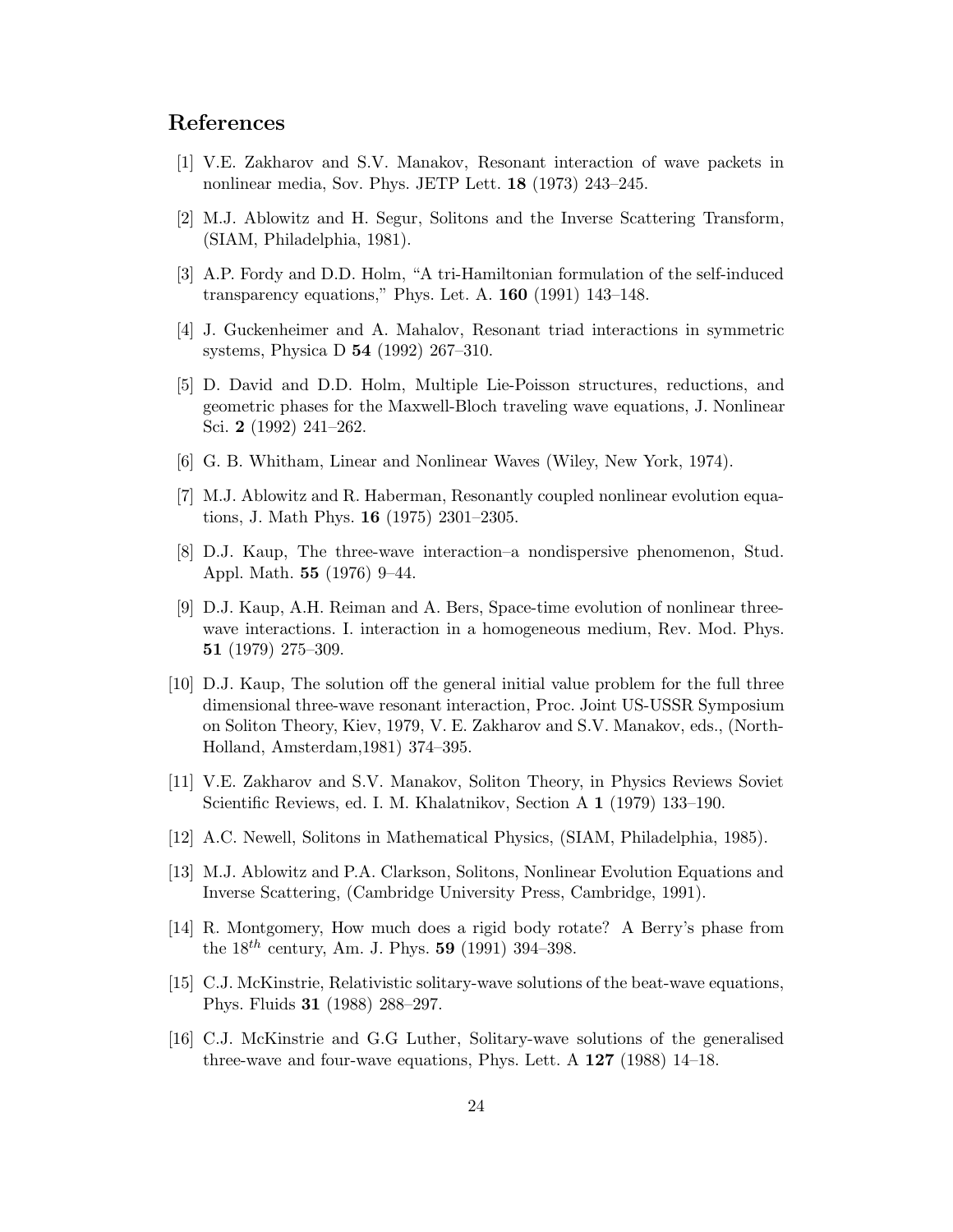- [17] C.J. McKinstrie and X.D. Cao, The nonlinear detuning of three-wave interactions, J. Opt. Soc. Am. B **10** (1993) 898–912.
- [18] M.S. Alber, G.G. Luther and J.E. Marsden, Complex billiard Hamiltonian systems and nonlinear waves, in: A.S. Fokas and I.M. Gelfand, eds., Algebraic Aspects of Integrable Systems: In Memory of Irene Dorfman, Vol. 26 of Progress in Nonlinear Differential equations (Birkhäuser, 1997) 1–15.
- [19] M.S. Alber, G.G. Luther, J.E. Marsden, and J.M. Robbins Geometric phases in the three-wave equations, (1998) in preparation.
- [20] S.V. Manakov, Note on the integration of Euler's equations of the dynamics of and n-dimensional rigid body, Func. Anal and its Apps **10** (1976) 328–329.
- [21] M. Kummer, On resonant classical Hamiltonians with  $n$  frequencies, J. Diff. Eqns. **83** (1990) 220–243.
- [22] D. David, D.D. Holm and M.V. Tratnik, Integrable and chaotic polarization dynamics in nonlinear optical beams, Phys. Lett. A **137** (1989) 355–364.
- [23] E. Knobloch, A. Mahalov and J.E. Marsden, Normal forms for threedimensional parametric instabilities in ideal hydrodynamics, Physica D **73** (1994) 49–81.
- [24] V. Kirk, J.E. Marsden and M. Silber, Branches of stable three-tori using Hamiltonian methods in Hopf bifurcation on a rhombic lattice, Dyn. and Stab. of Systems, **11** (1996) 267–302.
- [25] G. Haller and W. Wiggins, Geometry and chaos near resonant equilibria of 3-DOF Hamiltonian systems, Physica D **90** (1996) 319–365.
- [26] M.S. Alber, G.G. Luther, J.E. Marsden and J.M. Robbins, Geometry and control of  $\chi^{(2)}$  processes and the generalized Poincaré sphere, submitted to Opt. Lett.
- [27] R. Cushman and D.L. Rod, Reduction of the semisimple 1:1 resonance, Physica 6D (1982) 105–112.
- [28] M. Born and E. Wolf, Principles of Optics, (Pergamon, Oxford, 1980).
- [29] M. Kummer, An interaction of three resonant modes in a nonlinear lattice, J. Math. Anal. and Apps. **52** (1975) 64.
- [30] J.E. Marsden and A. Weinstein, Reduction of symplectic manifolds with symmetry, Rep. Math. Phys. **5** (1974) 121–130.
- [31] J.E. Marsden, R. Montgomery and T.S. Ratiu, Reduction, symmetry, and phases in mechanics, Memoirs AMS **436** (1990).
- [32] J.E. Marsden, Lectures on Mechanics, (Cambridge: Cambridge University Press, 1992).